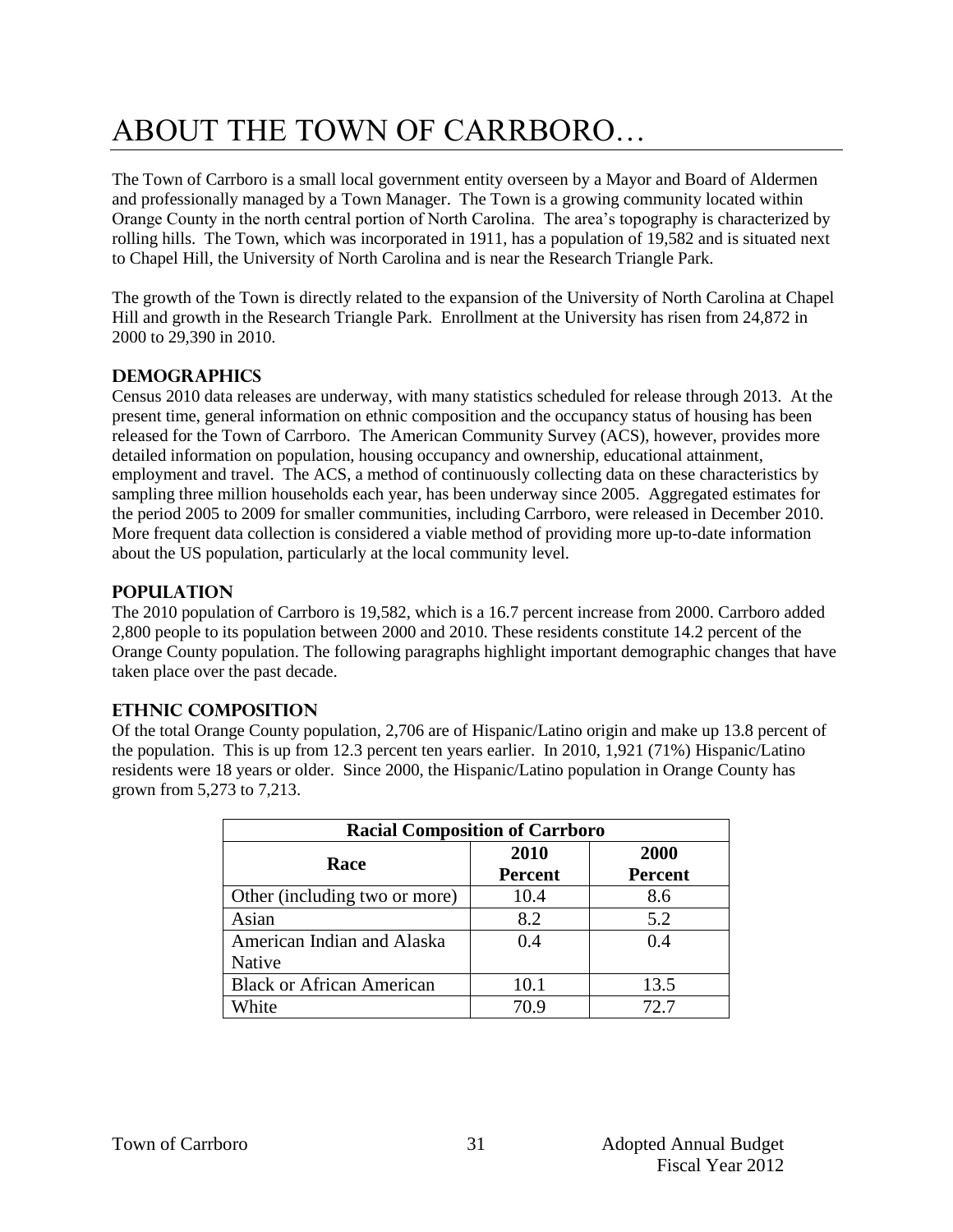#### **Age Composition**

The combined age groups of the years 20 to 54 continue to make up more than 63 percent of Carrboro's total population. The percent changes from 1990 highlights some changes worthy of notice. The age group of 20 to 24 has decreased 10 percent since 2000, an indication of a decline of the proportion of undergraduate students living in Carrboro. The population also decreased in the rest of the age groups between 25 to 54, revealing a decline in graduate students, young professionals, married couples and families as part of the community. The school age population (age 5 to 19) decreased slightly from the number in 2000; a fairly significant change from the population segment's doubling in the previous decade. Married couple families with children under 18 are estimated to make up about 21 percent of Carrboro households; 57 percent are estimated to be nonfamily households. The biggest increases took place in the age groups of 55 to 59 and 75 to 85. The largest age group in Carrboro continues to be the 25 to 34 age group, estimated to make up about 19 percent of the population.

| Age                                                             | <b>Number</b> | % of Population | % Change from 2000 |  |
|-----------------------------------------------------------------|---------------|-----------------|--------------------|--|
| Under 5 Years                                                   | 1,244         | 7.0             | 37%                |  |
| 5 to 9 Years                                                    | 942           | 5.3             | $-0.85%$           |  |
| 10 to 14 Years                                                  | 1,217         | 6.8             | 44%                |  |
| 15 to 19 Years                                                  | 1,099         | 6.2             | 25%                |  |
| 20 to 24 Years                                                  | 2,895         | 16.2            | $-10%$             |  |
| 25 to 34 Years                                                  | 3,421         | 19.2            | $-18%$             |  |
| 35 to 44 Years                                                  | 2,548         | 14.3            | $-2%$              |  |
| 45 to 54 Years                                                  | 2,398         | 13.4            | 39%                |  |
| 55-59 Years                                                     | 836           | 4.7             | 128%               |  |
| 60 to 64 Years                                                  | 365           | 2.1             | 23%                |  |
| 65 to 74 Years                                                  | 304           | 1.7             | $-24%$             |  |
| 75 to 84 Years                                                  | 455           | 1.92.5          | 44%                |  |
| 85 Years and Over                                               | 125           | 0.7             | $-13%$             |  |
| Source: U. S. Census Bureau 2005-2009 American Community Survey |               |                 |                    |  |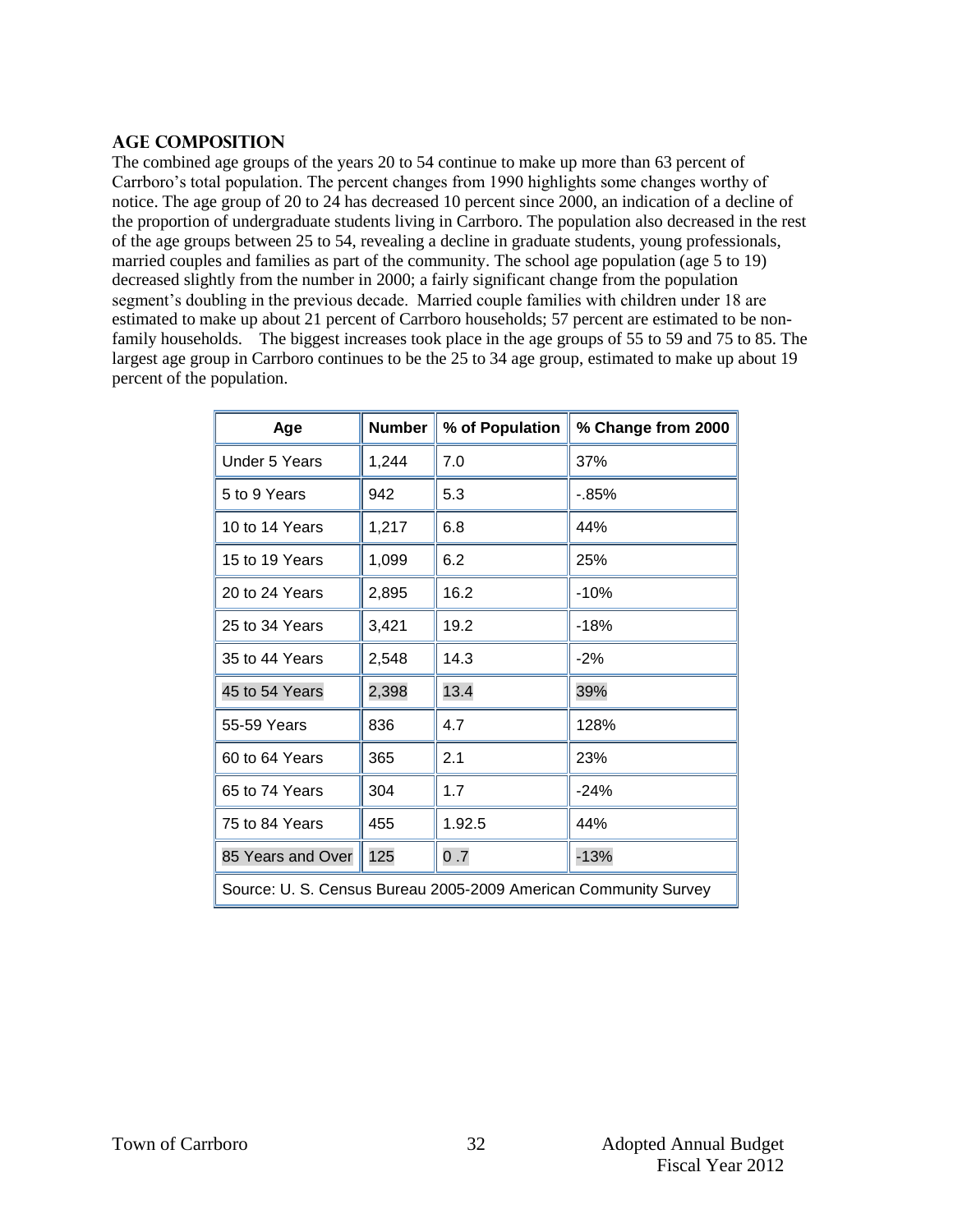#### **Housing**

Carrboro continues to be mostly a community consisting of rental units as 62 percent of the housing stock is renter occupied. Owner occupied housing continues to increase as a segment of the local housing stock, up to 38.5 percent from 2000. The total housing stock of 9,200 housing units had a vacancy rate of 9 percent. Of the total housing units, 41 percent was in single-unit structures, 58 percent was in multi-unit structures, and 1 percent was mobile homes. Thirty-four percent of the housing units were built since 1990. As of 2009, population density continues to top that in the state of North Carolina at 3,141 persons per square mile, down from 3,753 persons per square mile in 2000.

The median value of a housing unit in Carrboro in 2005-2009 was \$307,600. This is up from \$143,242 in 2000, a 114 percent increase.

#### **Income**

The 2005-2009 per capita income for Carrboro is \$29,418 and the median household income is \$39,366. The household income levels of Carrboro break roughly into equal thirds. Thirty-two percent of the households earn less than \$25,000 a year. Twenty- five percent of the households make between \$25,000 and \$50,000 a year, while 41 percent of households make more than \$50,000 a year.

#### **Employment**

In 2005-2009, employment levels in Carrboro reflect national and statewide trends with an increase in the unemployment rate from 3.6 in 2000 to 5.9 percent. The unemployment rate for Orange County has fluctuated since 2005 and due to the current national economic condition has climbed to 6.4% as of December 2010.

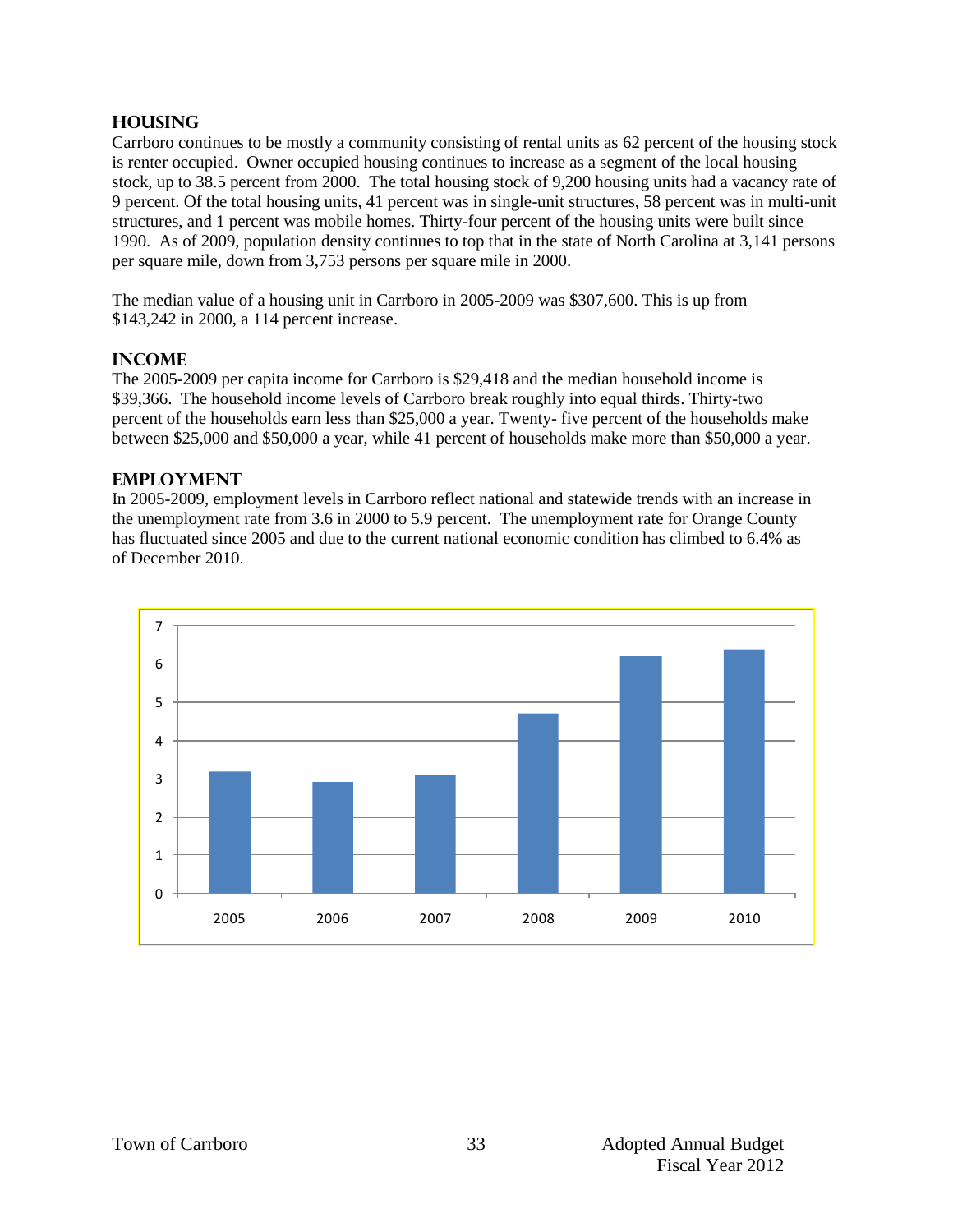The major employers within Orange County (those with 450 or more employees) reflect the dominance of the professional services and retail sectors.

|                                          | # of             |
|------------------------------------------|------------------|
| <b>Employer</b>                          | <b>Employees</b> |
| University of North Carolina at          |                  |
| <b>Chapel Hill</b>                       | 16,217           |
| <b>UNC Health Care System</b>            | 7,964            |
| <b>Blue Cross/Blue Shield of NC</b>      | 1,239            |
| <b>Chapel Hill-Carrboro City Schools</b> | 2,138            |
| <b>Orange County Schools</b>             | 1,157            |
| <b>Orange County Government</b>          | 850              |
| <b>Town of Chapel Hill</b>               | 912              |
| <b>Sports Endeavors</b>                  | 676              |
| <b>Harris Teeter</b>                     | 489              |



*Source: Orange County Economic Development Commission*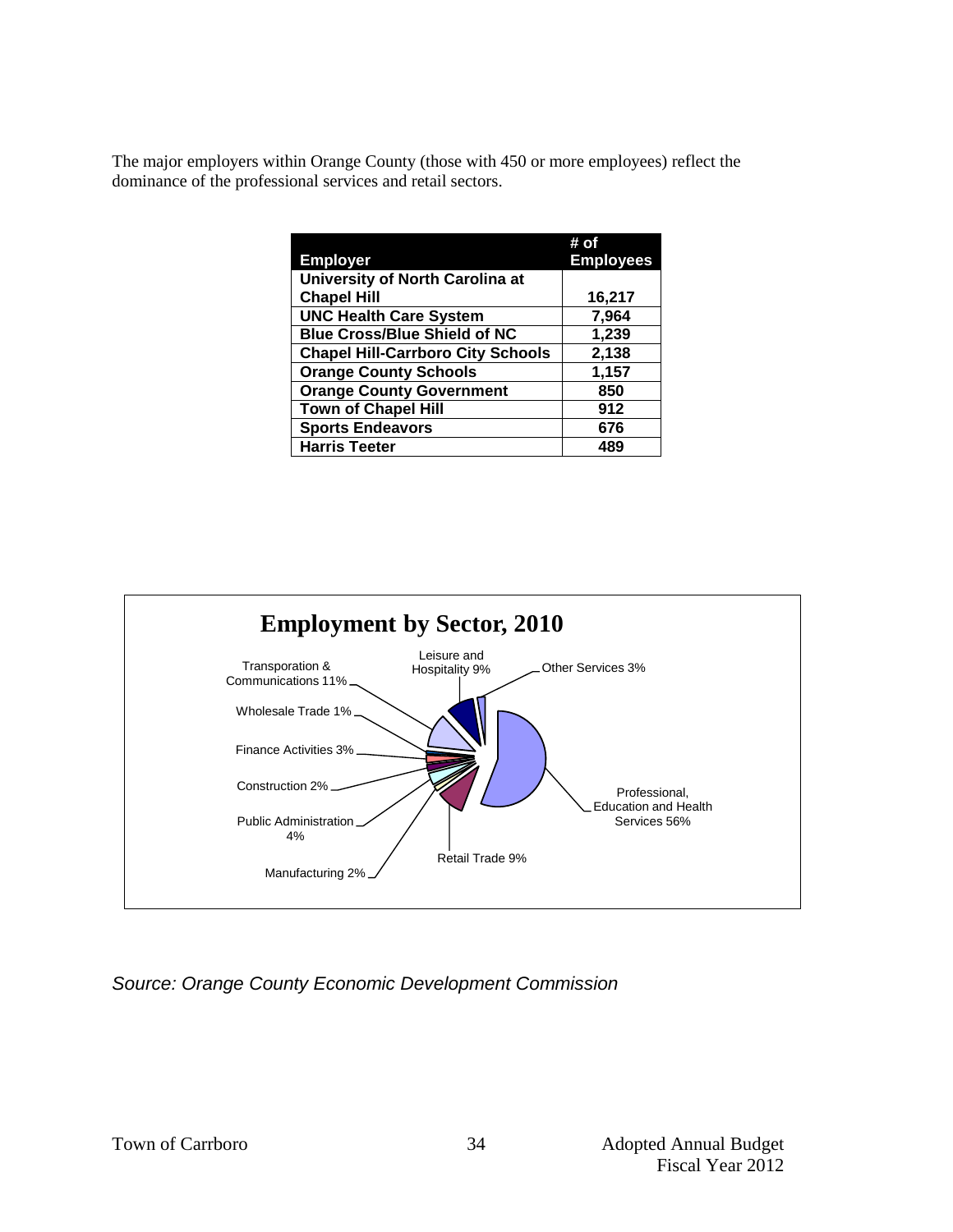# **Key Intergovernmental Relationships**

The Town of Carrboro has many relationships with surrounding communities and with other State and regional organizations that affect the services provided to the community. A summary of these relationships follows:

# *State of North Carolina*

- Established the Town by granting a municipal charter
- Grants and imposes powers to the Town
- Constructs and maintains a road network within the Town limits
- Is the conduit for transportation improvement funds used to maintain roads
- Collects and distributes certain taxes to the Town (sales taxes, beer and wine taxes, etc.)

# *Triangle J Council of Governments (TJCOG)*

- Provides planning and other services to towns that are members of this voluntary organization that represents a region of municipal and county governments, including Carrboro
- Includes one delegate and one alternate to its board of delegates

# *City of Durham*

• Provides staff for the Durham/Chapel Hill/Carrboro Metropolitan Planning Organization (Transportation Advisory Committee)

# *Chatham County*

 Meets with town staff via Orange-Chatham Work Group on occasion to review development issues. Development at the border affects each community.

## *University of North Carolina*

- Has mutual aid agreement for police services and emergencies
- Involves town in planning for Carolina North
- Allows use of easement for Libba Cotten bikeway

## *Orange Water and Sewer Authority*

- Provides a mutual aid agreement for emergency response
- Extends water and sewer services in Carrboro zoning jurisdiction in accordance with policies of the Board
- Maintains fire hydrants used by the Carrboro Fire Department

## *Orange County*

- Provides mutual aid agreement for police services
- Provides landfill and recycling services to Carrboro
- Appoints two members to OWASA board of directors
- Participates in Joint Planning Agreement
- Plans jointly with Town for use of Housing and Urban Development Funds (HUD) and receives local contribution from Town toward affordable housing initiatives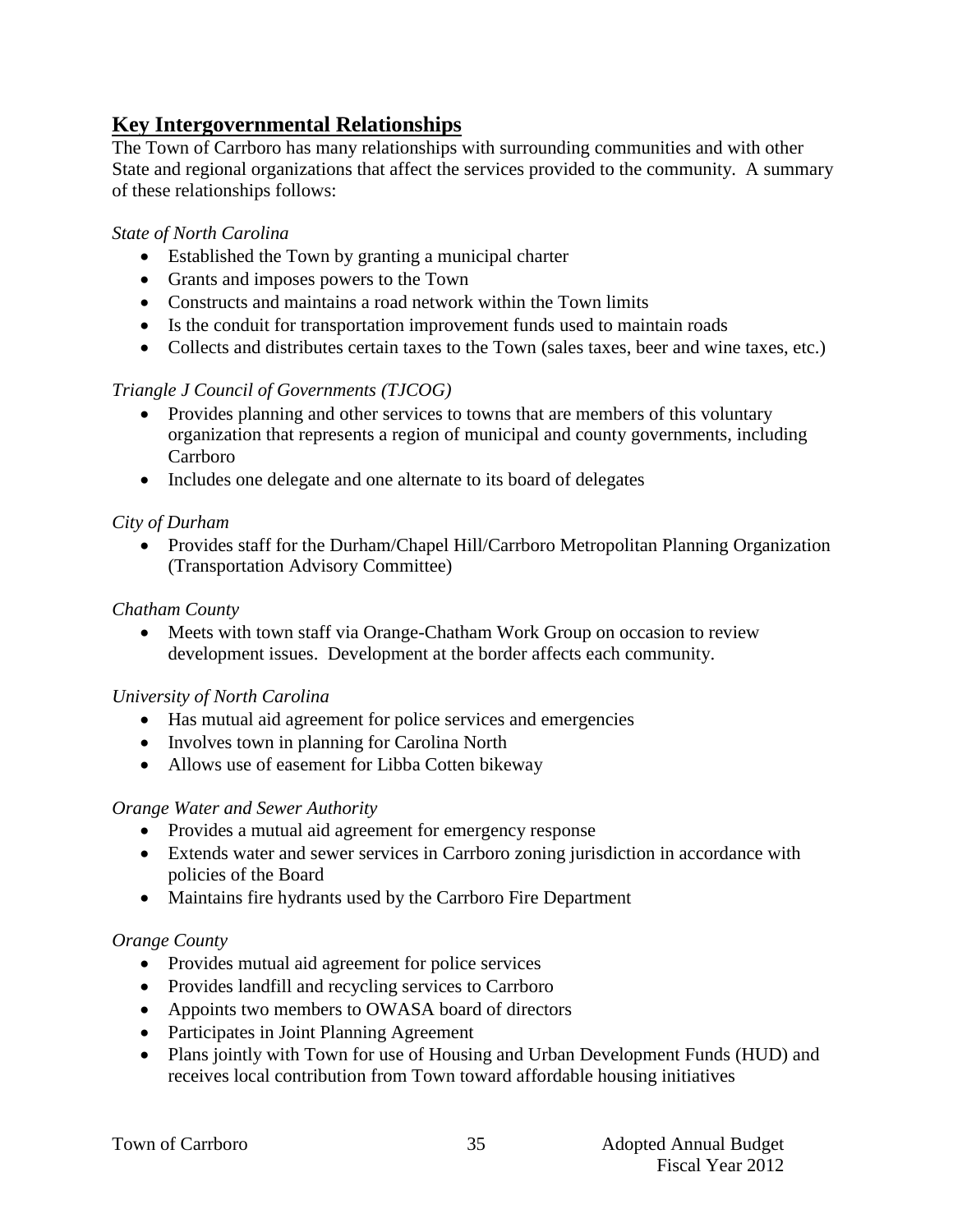- Has community, elected board members, and other Carrboro residents serve on numerous boards, commissions, and work groups including: Solid Waste Advisory Board, Orange County Economic Development Commission, JOCCA, EMS Council, Intergovernmental Parks Work Group, and the Orange County Housing and Land Trust
- Assists with funding of joint capital projects including recent purchase of Adams Tract for open space preservation
- Operates 911 emergency communications system; dispatches fire and police service units
- Provides jail services for Carrboro
- Provides tax assessing and collection services for Carrboro
- Provides grants to Carrboro for recreation
- Enforces soil and erosion control ordinance in the Town
- Program cooperative recreational and educational ventures with Orange County

## *Town of Chapel Hill*

- Provides fixed-route, E-Z rider and Shared Ride transit services via an interlocal agreement with Town of Carrboro and the University of North Carolina
- Appoints two members to the Orange County Solid Waste Advisory Board, two members to the Orange Water and Sewer Authority (OWASA) board of directors.
- Has a mutual aid agreement for fire protection
- Provides use of Chapel Hill's fire training facilities
- Provides regular staff communications regarding services and policies
- Share resources with Chapel Hill, i.e., protective gear and hose tester in the Fire Department; special events staffing
- Program cooperative recreational and educational ventures with Chapel Hill

## *Town of Hillsborough*

- Provides mutual aid agreement for fire and police protection
- Appoints two members of the Orange County Solid Waste Advisory Board

## *Chapel Hill-Carrboro School System*

- Engages in joint use agreements for use of some recreation facilities
- Uses town services to provide school resource officer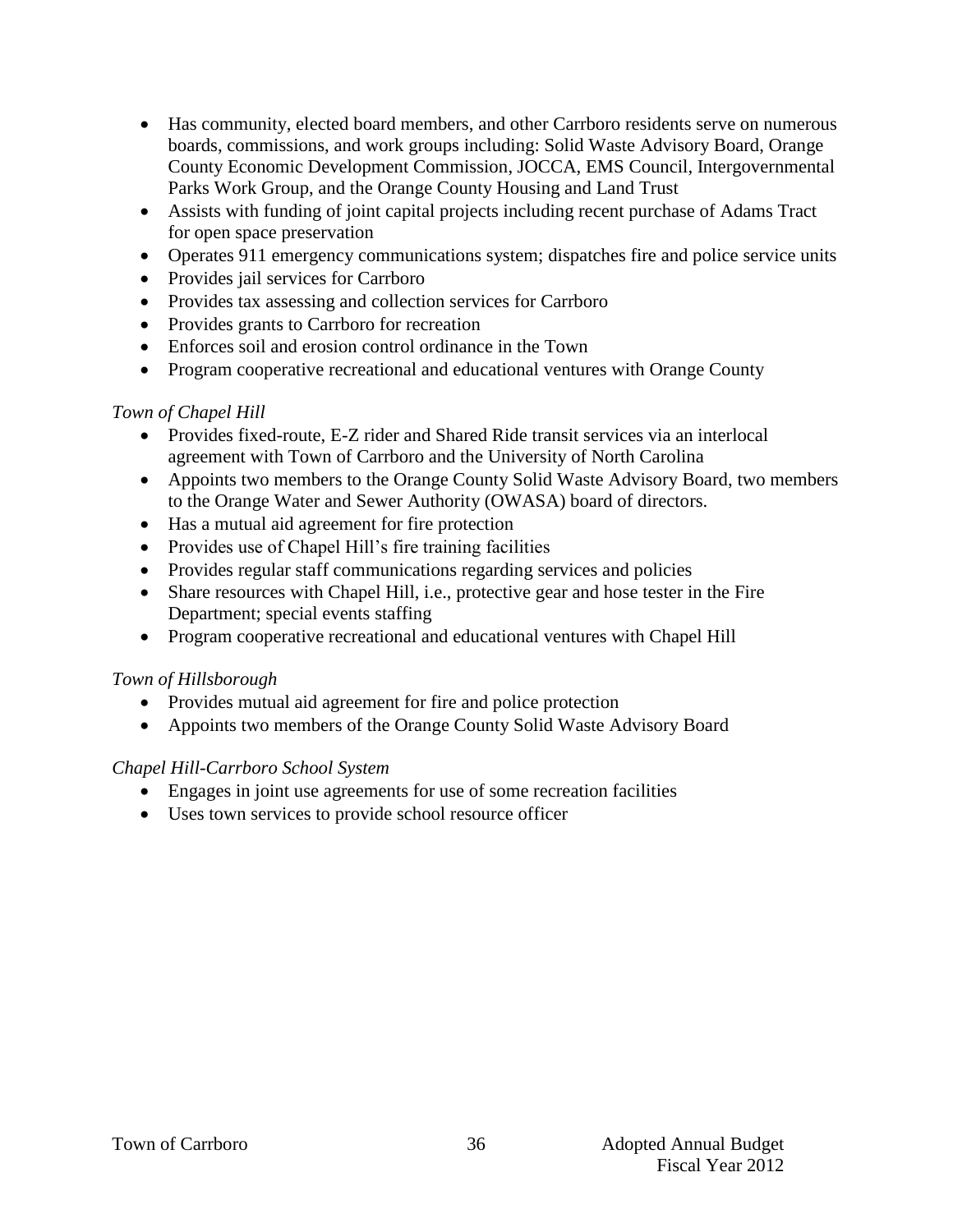# **GOVERNMENTAL STRUCTURE**

The Town of Carrboro has a council/manager form of municipal government. Under the council/manager form of government, the Board of Aldermen performs the legislative functions of the town: establishing laws and policies. The Board of Aldermen is an elected body representing the residents of Carrboro. Under the current electoral system, the Board of Aldermen consists of a mayor and six aldermen. The mayor and the aldermen are elected by the voters of the entire town. The mayor is elected to serve a term of two years and the aldermen are elected to serve staggered terms of four years. The mayor acts as the official head of town government and presides at board meetings. The mayor is a voting member of the board. He or she also appoints council members to advisory boards and committees.

The Board also appoints a manager who carries out the laws and policies enacted by the board. The Town Manager is responsible for managing the town's employees, finances, and resources. The Town has 162 full-time and part-time employees with 8 departments reporting to the Town Manager (see chart below). The Board of Aldermen also appoints a Town Clerk to maintain important town records, and an attorney, who represents the town administration and board in all legal matters.

Local governments in North Carolina exist to provide a wide range of basic services on which we all depend: police and fire protection; public works (garbage collection, street resurfacing, fleet maintenance, landscaping and building and grounds); planning; inspections and zoning; economic and community development; and parks and recreation programming. The major services provided by the Town include all of the services above but exclude water and sewer services



and tax collections. Certain large costs assumed by the Town reflect key services that are contracted with other governmental jurisdictions such as transit services, recycling, and landfill fees. The town also has administrative support units (personnel, technology, finance, budget, purchasing, town clerk, etc) that provide both direct services as well as indirect support services. The General Fund is the primary operating budget for the Town. The town has several other smaller funds primarily for capital reserves or for capital projects.

The budget for the town is largely supported by property taxes. The Town, facing growth in the Northern Transition Area, envisions the potential increase in the town's population to 24,000. In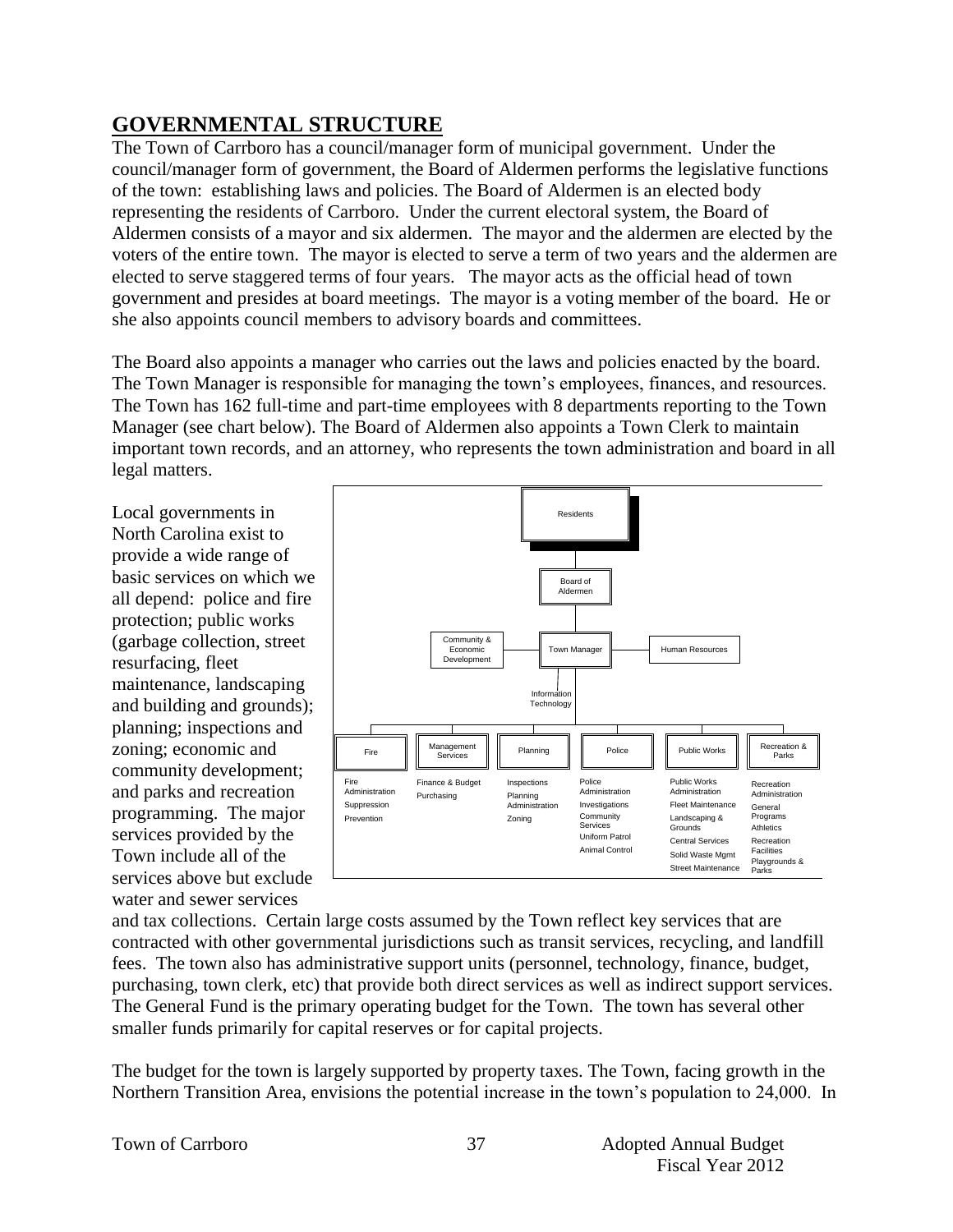addition, the Town, in an effort to reduce the tax burden on residents, is exploring ways to increase its commercial tax base  $(\sim 11\%)$  as a percentage of its tax base.

# **BOARD PRIORITIES**

The Board of Aldermen spends considerable time annually reviewing and defining strategic priorities for the Town with the ultimate goal of creating and maintaining Carrboro as a sustainable community that is a highly desirable place to live. The Board's decisions ultimately affect the resource allocations for Town services and approved with the annual budget ordinance allocating expenditures and revenues for July 1 through June 30 of each year.

Budgeting in Carrboro has become a year-round event. After adoption of the operating budget in June, work on the CIP begins in August. Much of the work presented in the annual operating budget draws from the CIP, reports and assessments of community needs identified by residents, advisory boards, staff, and the Board.

| January 20         | Management Services distributes budget manual                       |  |
|--------------------|---------------------------------------------------------------------|--|
| January 30         | <b>Board Retreat</b>                                                |  |
| February 21        | Departmental budgets, work plans, and performance measures due      |  |
| February 22        | Board holds public hearing to receive community input               |  |
| March 1-8          | Town Manager meets with department heads to review budget requests  |  |
| <b>March 18-31</b> | Final review of budget requests by Town Manager                     |  |
| April 25-29        | Town Manager meets one-on-one with Board of Aldermen                |  |
| May 3              | Town Manager submits recommended budget to Board                    |  |
| May $10$           | First budget work session                                           |  |
| May 24             | Board holds public hearing on recommended budget                    |  |
|                    | Second budget work session (if needed) & Board directs Town Manager |  |
| June 7             | to prepare final budget                                             |  |
| June 21            | Board adopts final budget                                           |  |

**Budget Calendar**

Beginning in December, departmental budgets are prepared and justified using two components a continuation budget and a proposed change or expansion budget. In recognition that some costs incurred by the Town reflect increases beyond normal inflation, the continuation budget, includes those costs, as well as expenditures where the Town or Board has made a legal or budgetary commitment. The inclusion of these costs in the continuation budget will allow the Town to maintain the same high levels of service provided in the current year with similar operating funds. These costs include projects and infrastructure expenditures reflected in the annual Capital Improvements Plan which includes street resurfacing costs, vehicles, equipment, various specific capital projects and debt service payments for capital commitments. Other ongoing annual costs in the continuation budget includes performance pay for employees, and dependent and retiree health insurance, and numerous operating costs needed to provide daily services.

All other requests are defined as "proposed changes" and are budgeted in a separate column and are categorized in a manner such that the Board and residents can understand the various dynamics involved in making funding decisions. Dynamics include improved service levels, and capital outlay – recurring capital outlay that does not meet the capital thresholds for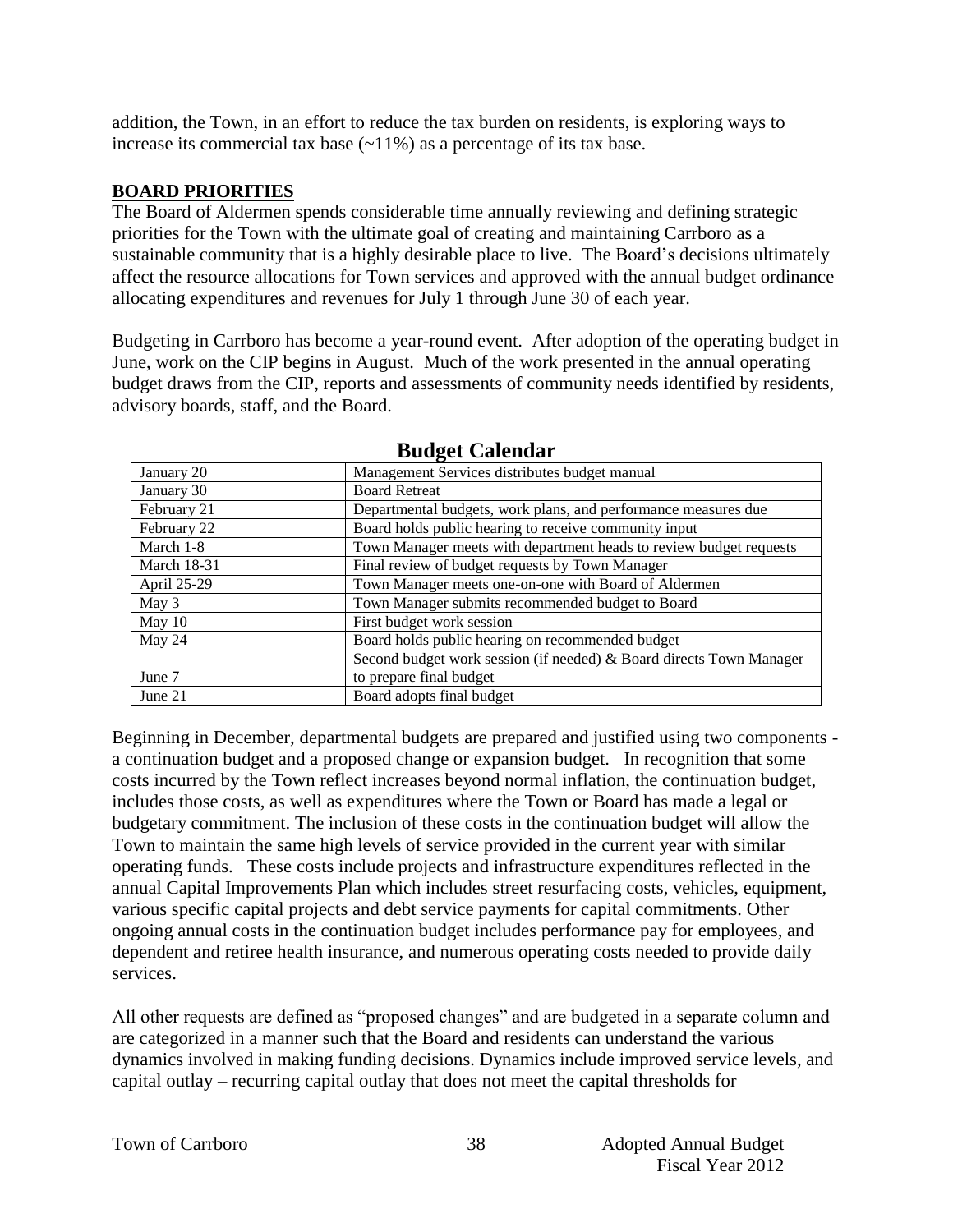consideration in the CIP. Justifications for proposed changes are based on the Board's adopted goals as well as individual departmental goals and objectives.

Also driving the services and budget process provided by the town are the strategic priorities and financial policies adopted by the Board. These financial policies address revenues, cash management, expenditures, debt and risk management, capital needs, and budgeting and management.

The current Board priorities (in bold) and their relationship to departmental goals and work plans (in italics) are listed below:

# **Diversify revenue stream to maintain ethnic and economic diversity**

- *Maximize use and revenue at recreation facilities.(Recreation & Parks)*
- *Diversify and expand the commercial the tax base, to create more high paying jobs in town, and to promote the town's image as a place for businesses.(Economic and Community Development)*
- *Expand our community based programs to other locations to better serve our diverse population. (Recreation & Parks)*
- *Offer diversified programs reflective of citizen needs and promotes sensitivity to cultural diversity. (Recreation & Parks)*

# **Improve walkability and public transportation**

- *Improve Quality of public transportation service. (Transportation)*
- *Improve level of public transportation service. (Transportation)*
- *Work with Chapel Hill Transit to more effectively manage current level of public transportation service in Carrboro, to extend service into areas of Carrboro not served by fixed route service, and evaluate the shared-ride service in Carrboro (number of participants). (Transportation)*
- *Improve access to public transportation. (Transportation)*

# **Encourage development that is compact, dense, and appeals to diverse lifestyles and incomes**

 *Increase the number of affordable energy efficient housing units in the Town. (Economic and Community Development)*

# **Enhance and sustain quality of life/place issues for everyone**

- *Reduce the number of known drug houses and street-level drug sales locations. (Police)*
- *Maintain index crime clearance rates at or above the national average for comparable towns. (Police)*
- *Ensure the safety of all employees and citizens on town property. (Police)*
- *Provide fire suppression, light duty rescue, and emergency medical technician services on a 24-hour basis covering the Town of Carrboro and the South Orange Fire District. (Fire-Rescue)*
- *Provide fire education for schools, day care centers, and special interest groups. (Fire-Rescue)*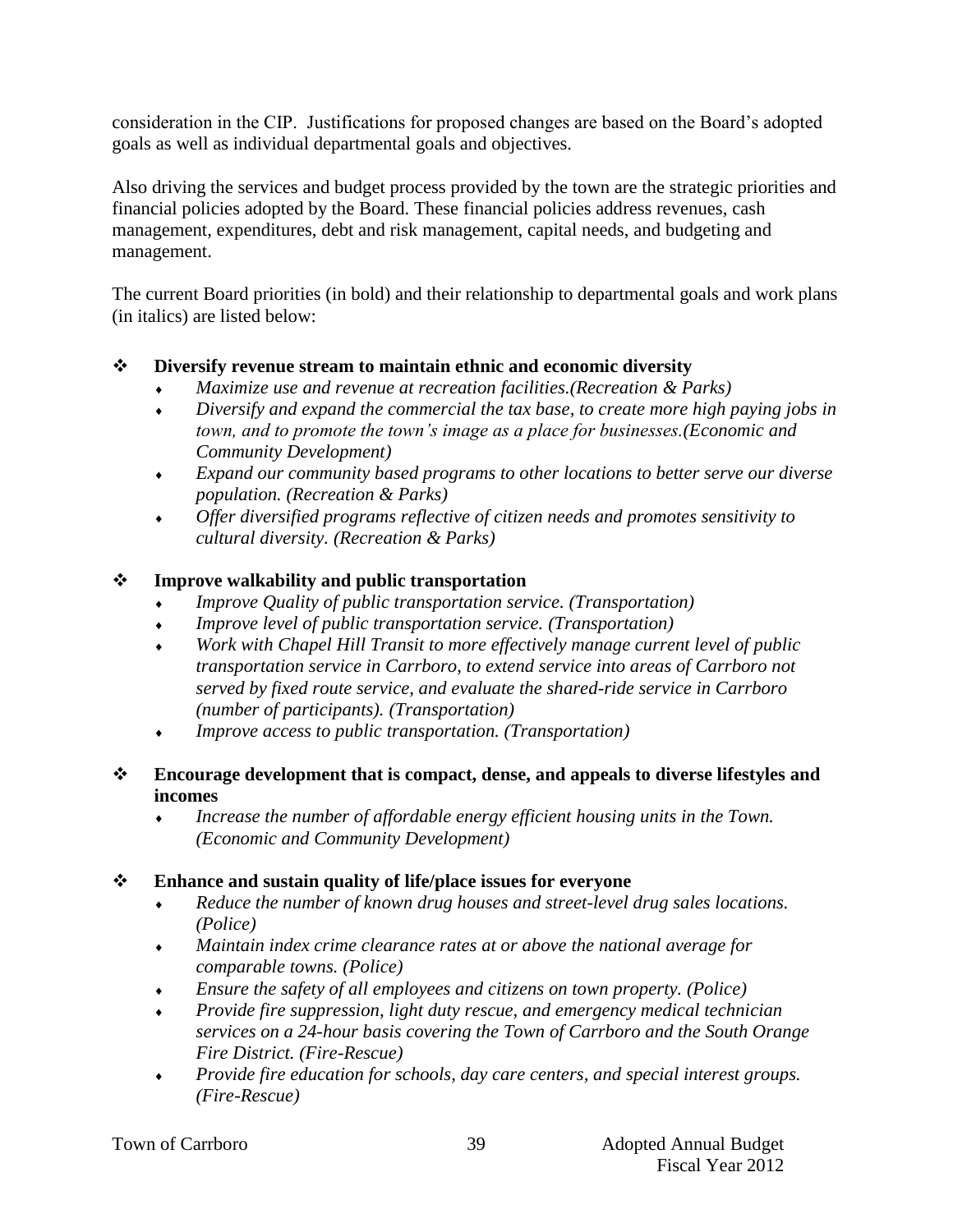- *Achieve a well-balanced public infrastructure*. *(Planning)*
- *Help citizens develop a human environment that promotes trust, mutual respect, acceptance, happiness and well being. (Planning)*
- *Develop innovative approaches to support the community, particularly with regard to housing, transportation, energy production and consumption, and ecological restoration and protection. (Planning)*
- *Provide timely, cost-effective maintenance of public streets, bike paths, storm drainage system and right-of-way. (Public Works)*
- *Provide cost effective, reliable solid waste collection and disposal. (Public Works)*
- *Provide park facility and ball field maintenance. (Public Works)*
- *Provide classes, workshops, trips, camps and other general recreational activities to meet the varied leisure interests and needs of the community. (Recreation & Parks)*
- *Operates 10 parks and 1 indoor community facility. (Recreation & Parks)*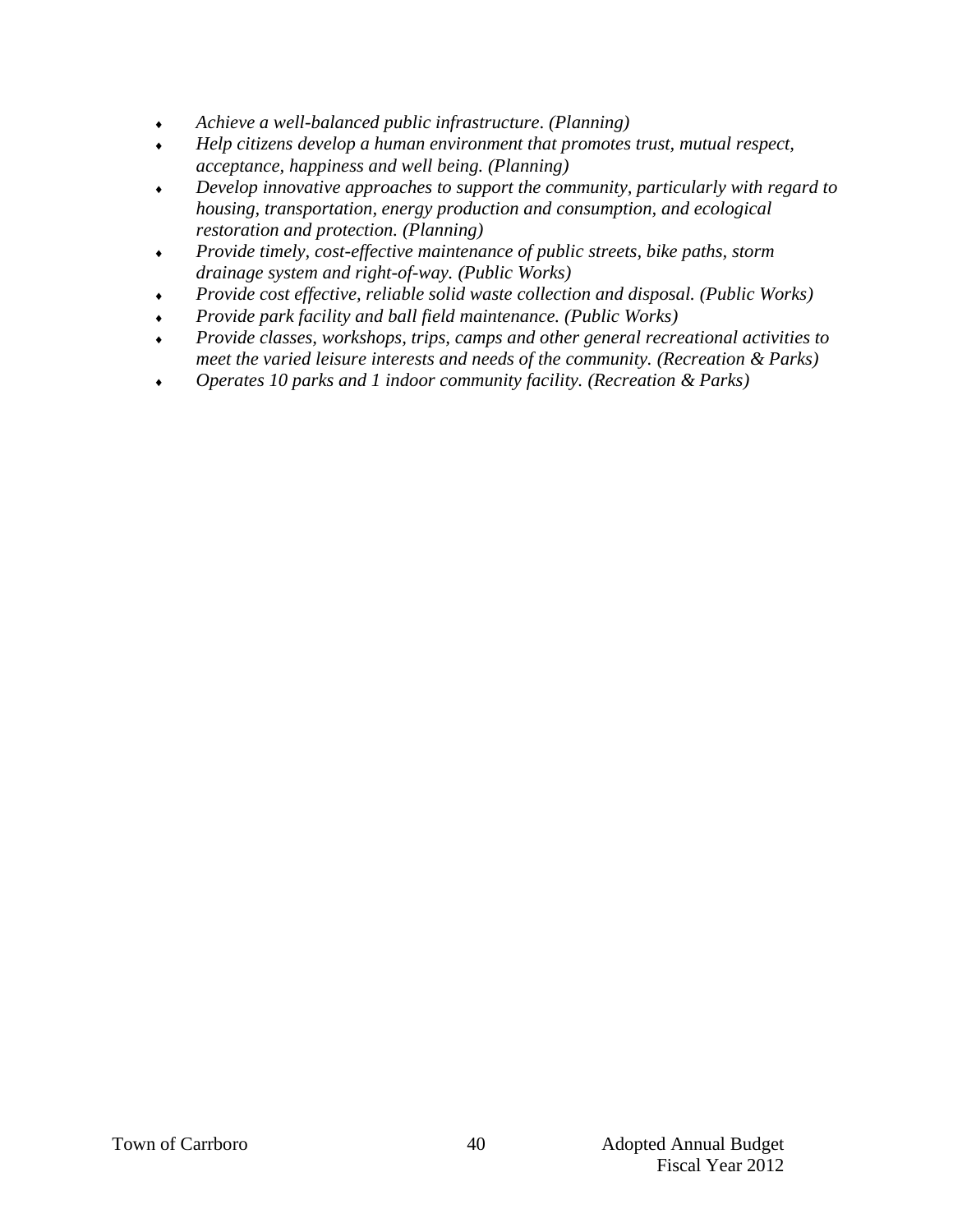# **FINANCIAL POLICIES**

Among the responsibilities of municipalities to its residents are the care of public funds and the wise and prudent management of municipal finances while providing for the adequate funding of the service delivery to the public and the maintenance of public facilities. These financial management policies adopted by the Board are designed to ensure the fiscal stability of the Town and guide the development and administration of the annual operating and capital budgets. With Governmental Accounting Standards Board Statement 54 (GASB 54), *Fund Balance Reporting and Government Fund Type Definitions*, scheduled for implementation for the fiscal year ending June 30, 2011, the Town revised its fund balance policy on April 5, 2011. All other provisions of the Town's Financial Policies as updated June 3, 2008 remain unchanged and continue to be in effect.

# *Objectives*

The Town's financial objectives address revenues, cash management, expenditures, debt and risk management, capital needs and budgeting and management. The specific objectives are listed below:

- $\triangleright$  Protect the policy-making ability of the Board of Aldermen by ensuring that important policy decisions are not controlled by financial problems or emergencies.
- $\triangleright$  Assist Town management by providing accurate and timely information on financial conditions.
- $\triangleright$  Provide sound principles to guide the important decisions of the Board of Aldermen and of management which have significant fiscal impact.
- $\triangleright$  Provide essential public facilities and prevent deterioration of the Town's public facilities and its capital plant.
- $\triangleright$  Set forth-operational principles that minimize the cost of government and financial risk, to the extent consistent with services desired by the public.
- $\triangleright$  Enhance the policy-making ability of the Board of Aldermen by providing accurate information on program costs.
- $\triangleright$  Employ revenue policies that prevent undue or unbalanced reliance on certain revenues, which distribute the costs of municipal services fairly, and which provide adequate funds to operate desired programs.
- $\triangleright$  Ensure the legal use of all Town funds through a good system of financial security and internal controls.

## *Achieving These Objectives:*

Town staff shall develop and maintain methods of forecasting future revenues and expenditures. These methods shall project the Town's future revenues and expenditures through a variety of methods including but not limited to forecasts of the economy and future development of the Town.

Town staff will estimate General Fund revenues using an objective and analytical process, as well as documenting and maintaining specific assumptions. In instances where there is uncertainty as to assumptions, conservative revenue projections shall be provided.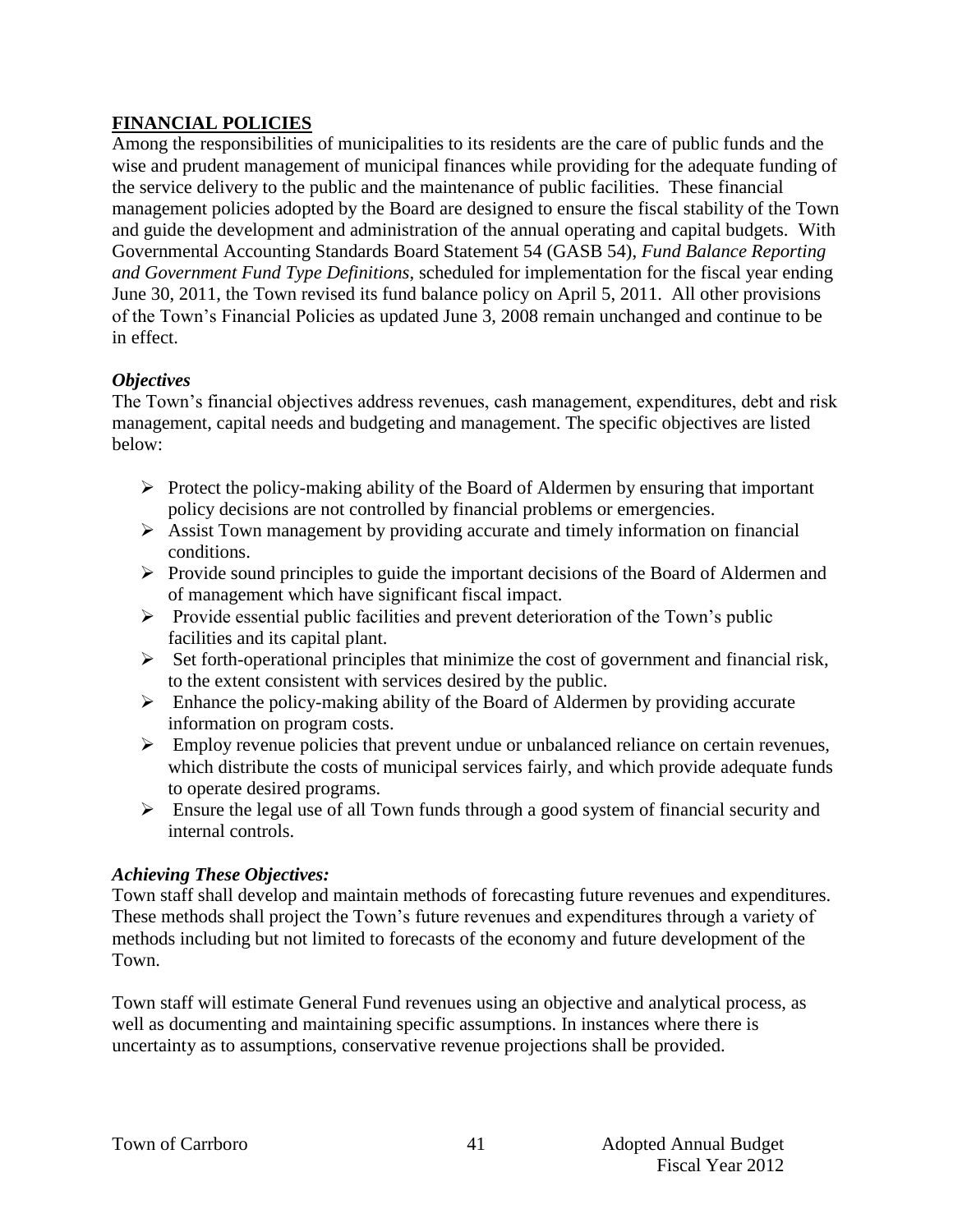#### **REVENUE POLICIES**

Important issues to consider in revenue analysis are growth, flexibility, elasticity, dependability, diversity, and administration. Under ideal situations, revenues grow at a rate equal to or greater than the combined effects of inflation and expenditures. Revenues should be sufficiently flexible to allow adjustments to changing conditions.

The Town uses the following policies to govern its operations and methods regarding revenues that are used for operations.

#### *Sources of revenue*

The Town will strive to maintain a diversified and stable revenue system to shelter the government from short-run fluctuations in any single revenue source and ensure its ability to provide for ongoing service.

A balance will be sought in the revenue structure between the proportions of elastic and inelastic revenues. New sources of revenue will be sought to achieve the desirable balance.

Restricted revenue shall only be used for the purpose intended and in a fiscally responsible manner. Programs and services funded by restricted revenue will be clearly designated as such.

Intergovernmental assistance shall be used to finance only those capital improvements that are consistent with the capital improvement plan and local government priorities, and whose operation and maintenance costs have been included in operating budget forecasts.

#### *Fees and cost recovery*

User fees and charges shall be reviewed annually. Town departments that generate a significant amount of user fee revenue regularly monitor their fees by comparing them to other local area jurisdictions. Fees shall be adjusted where appropriate to reflect these increases.

Engineering Fees represent an exception to user fees whereby applicants are responsible for paying 80% of fees assessed by the Town's engineers. The engineers, who perform under a contractual agreement with the Town, bill the Town and the Town, in turn, sends a bill to the applicant for all such fees.

The Recreation and Parks Department, establishes recreation fees based on numerous factors, depending upon the program or services offered. Services offered may be available at no cost (a town-sponsored event), partially subsidized based on financial need, or may be based on 80%- 100% direct cost recovery. Fees for nonresident users of recreation programs shall be established after the Board of Aldermen approves the upcoming fiscal year budget. The fee shall be established by dividing the annual appropriation for the Recreation and Parks Department by the number of town residents. This will provide for a per capita cost for recreation services. An average of two activities per year in the Athletic Program and three activities per year in the General program area has been determined.

Therefore, the per activity fee shall be established for those persons not residing nor owning property in Orange County by dividing the annual out-of-county fee by two or three in the Athletic and General Program areas, respectively. An exception to this policy will be in those programs where fees are based on recovering 100% of direct costs.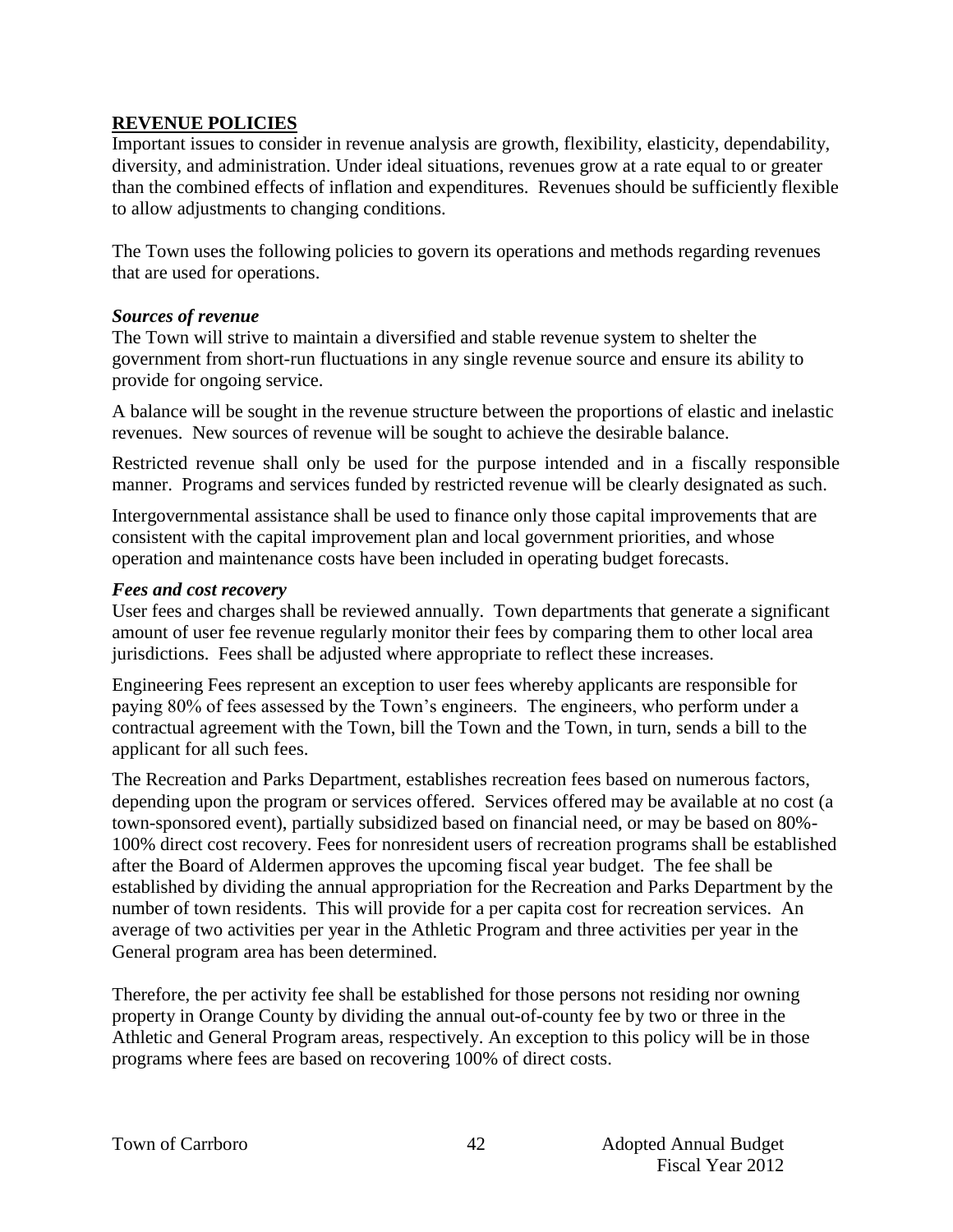#### *Grants and federal funds*

The Town shall aggressively pursue all grant opportunities; however, before accepting grants, the Town will consider the current and future implications of both accepting and rejecting the monies, including:

- the amount of matching funds required;
- in-kind services that are to be provided;
- the related operating expenses; and

• length of grant and consequential disposition of service (i.e., is the Town obliged to continue the services after the grant has ended).

#### *Payment-in-Lieu Financing*

Payment-in-lieu revenue represents payments from developers or property owners for the purpose of providing open space areas or recreational facilities that serves or benefits the residents of the development generating the funds.

The Town's ordinance allows developers of certain types of projects to either provide open space and recreational facilities according to standards set forth in the ordinance or pay a fee in accordance with the Town-established fee schedule.

#### *Operating Transfers*

To the maximum extent feasible and appropriate, General Fund transfers to other funds shall be defined as payments intended for the support of specific programs or services. Amounts not needed to support such specific program or service expenses shall revert back to the General Fund.

#### **OPERATING BUDGET POLICIES**

The Town uses the following policies to govern its operations and methods regarding operating budget expenditures.

#### **Fund Balance**

To maintain the Town's credit rating, meet seasonal cash flow shortfalls, economic downturns or a local disaster, the Town shall maintain and present fund balance for the general fund in accordance with the requirements of GASB 54.

The Town will maintain an unassigned fund balance in the general fund at a level ranging from 22.5% to 35% of the General Fund budget. When the fund balance exceeds 22.5% of the unassigned fund balance level, the Town may earmark funds exceeding 22.5% for capital projects or financing only. Unassigned fund balance will generally not be used for operating expenses.

Fund balance shall be confirmed at the end of each fiscal year by the annual independent audit and if the:

- 1) Unassigned fund balance falls below 20%, the Town Manager shall develop and implement a plan to rebuild the balance to 22.5% within one year; or
- 2) Unassigned fund balance exceeds 35%; the Town Manager may set aside an amount in assigned fund balance for transfer to the capital projects fund for future projects, unless the Town Manager determines it necessary to maintain fund balance at the current level due to existence of other fiscal, economic and/or operating conditions.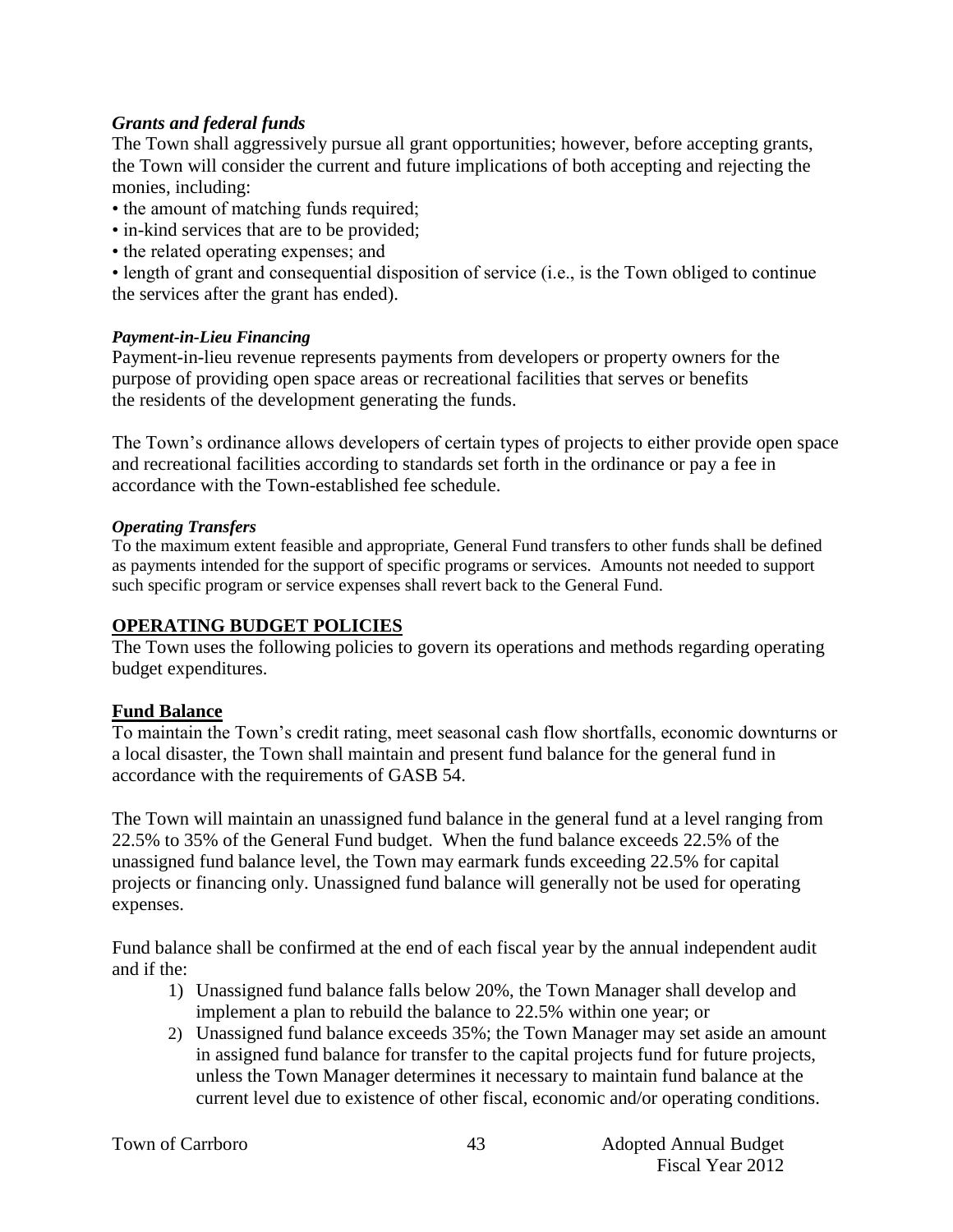The Board of Aldermen shall take formal action to commit the use of fund balance for projects or purposes in any current year or future year's budget.

Absence a commitment of fund balance by the Board, the Town Manager has the authority to express intended uses of unrestricted fund balance that will result in assigned funds for specific purpose.

Where an expenditure is incurred for which restricted and unrestricted fund balance is available, the restricted fund balance, to the extent feasible, should be used first.

When expenditure is incurred for which there is unrestricted fund balance available, funds should be spent in the following order: committed, assigned and unassigned.

- a. Committed fund balances are amounts that can be used only for the specific purposes determined by a formal action of the government's highest level of decision-making authority. Commitments may be changed or lifted only by the government taking the same formal action that imposed the constraint originally.
- b. Assigned fund balances are amounts intended to be used by the government for specific purposes and so expressed by the governing body or by an official or body to which the governing body delegates the authority.
- c. Unassigned fund balance is the residual classification of the general fund that includes all amounts not contained in other fund balance classifications. Unassigned amounts are technically available for any purpose.

## **Budget Process and Procedures**

## *State Laws*

The North Carolina Local Government Budget and Fiscal Control Act requires that the Town Manager submit a recommended budget to the Mayor and Board of Aldermen no later than May 1st, that the Board hold a public hearing on the budget, and that the Board adopt an annual budget or interim budget each year by July 1st. The budget must be balanced. Defined by the Fiscal Control Act, "the sum of estimated net revenues and appropriated fund balance in each fund shall be equal to appropriations in that fund."

State laws also determine the types of services and regulatory authority, which the Town can provide as well as the revenue sources available to the Town. For example, the Town is authorized to provide police and fire protection, refuse collection, and street maintenance services, but is not authorized by the State to levy income taxes or to raise the local sales tax which is capped at the existing two and one-half  $(2.5)$  percent. In North Carolina, county governments are responsible for public health, education, and social services. County and state government decisions govern funding for the Chapel Hill- Carrboro school system.

## *Local procedures*

The budget process follows a familiar process in that the primary mission continues to be the development of an annual financial plan for the Town. However, just as important, the budget is a strategic plan whereby departmental missions and objectives are aligned with the Board goals and commitments made today and the impact of those decisions are projected and planned for into the future.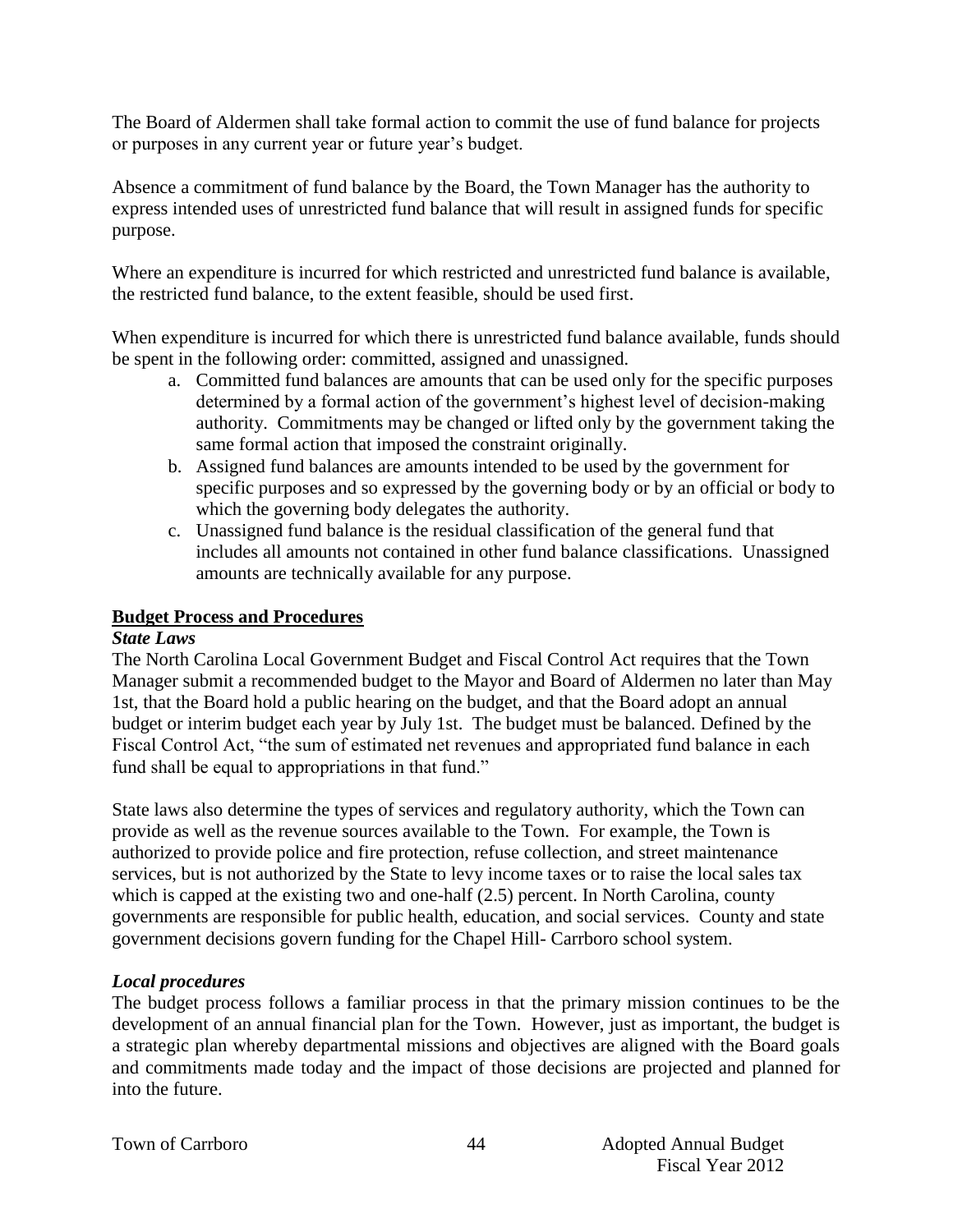Public input and review of the recommended budget is encouraged. The entire budget document shall be available at the Town Clerk's Office and the Town's website for review. The Board of Aldermen shall hold at least two meetings prior to their adoption of an annual budget.

The fiscal budget is prepared by the Town Manager for a one-year fiscal cycle beginning July 1 and ending June 30 of the following year and must be adopted by the Board of Aldermen prior to the beginning of each fiscal year.

The recommended budget, as presented by the Town Manager, shall reflect the continuation of current service levels wherever appropriate and/or shall include an explanation of any decreases and increases. Any reprogramming or budget shifts from the previous budget shall be clearly identified in the budget document.

The recommended budget, as presented by the Town Manager, shall represent a balanced budget; recommended allocations shall not exceed projected revenues.

# *General Fund Budgeting*

The basic format of the budget shall identify programs within organizational structures defined primarily by department. Programs are defined as specific services provided to the public by a specific department. All assumptions, transfers, and other relevant budget data shall be clearly stated.

The Town will avoid budgetary procedures that balance current expenditures at the expense of meeting future years' expenses, such as postponing expenditures, accruing future years' revenues, or rolling over short-term debt.

Requests for human services and nonprofit funding shall coincide with the budget process. The Town shall set aside funds for external organizational or program services through the grant application process. The amount recommended for funding shall increase each year based on the consumer price index (CPI) over the previous twelve months. If the CPI remains flat or decreases, nonprofit funding shall remain unaffected. The requests are reviewed by the Town's Human Services Commission which in turn submits a funding recommendation to the Board of Aldermen.

Transfers between funds and transfers from the contingency account may be executed only by the Board of Aldermen. The Carrboro Board of Aldermen will appropriate funds from the Contingency Fund exclusively for government operations.

Where possible, the budget and subsequent status reports will integrate performance measurement and productivity indicators.

In instances where specific activities or purchases are authorized by the Board of Aldermen in a certain fiscal year and remain incomplete and thus, unexpended, fund balance may be carried forward, at Board of Aldermen's discretion, into the next fiscal year to support such activities or purchases.

Budgetary and accounting procedures will conform to Generally Accepted Accounting Principles (GAAP) for governmental agencies.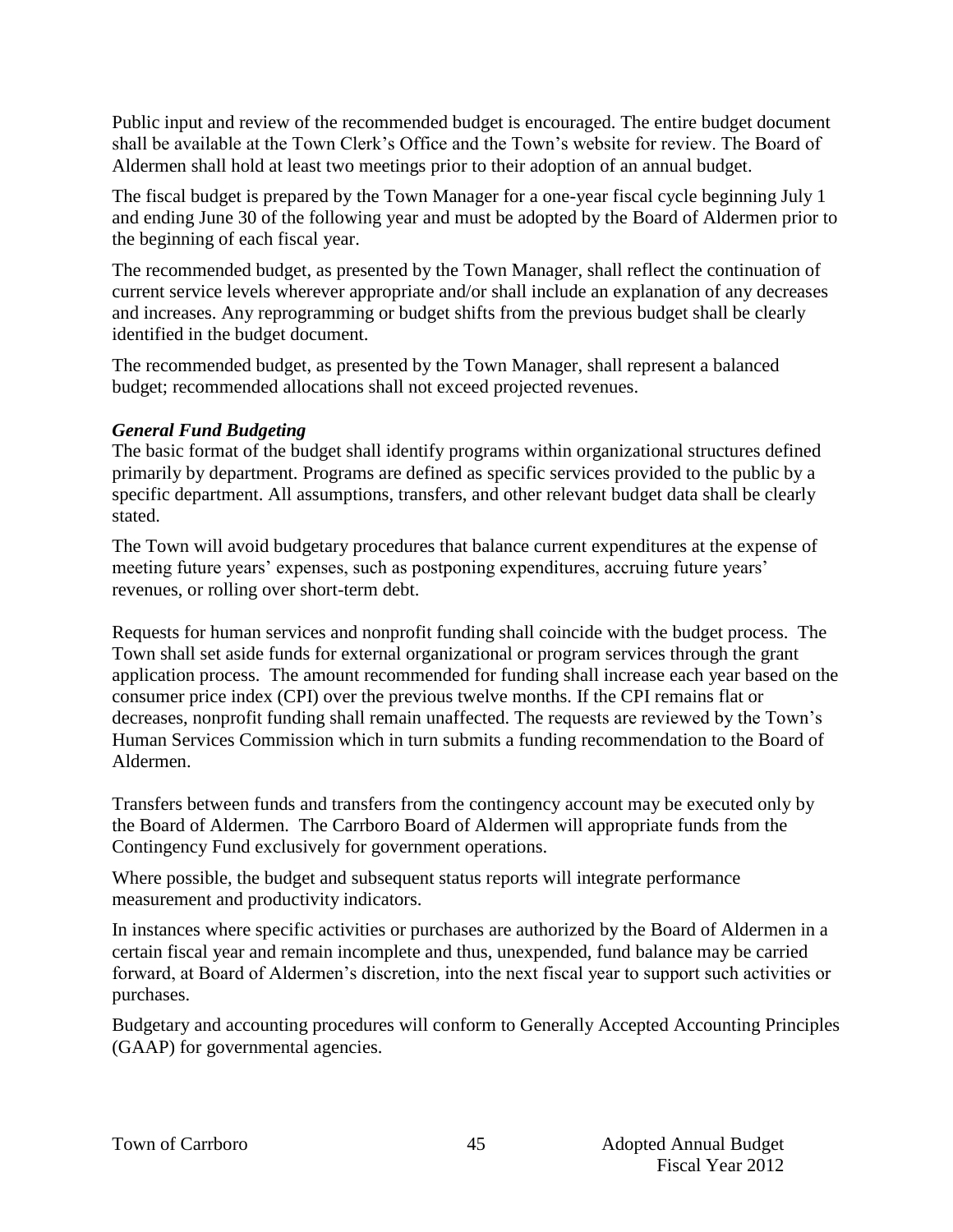#### *Special Fund Budgeting*

The term "Special Funds" shall be used to identify all funds other than the General Fund, inclusive of the following fund types: Capital Reserve Fund, Payment-in-Lieu Capital Reserve Fund, Revolving Loan Fund, and Capital Projects Fund.

Special Funds shall be created when legally required, requested by the Board of Aldermen, or to facilitate internal accounting and financial reporting procedures.

The annual budget for each Special Fund shall be prepared in conjunction with the General Fund budget and shall be submitted to the Board of Aldermen for adoption prior to the beginning of the fiscal year.

Special Funds budgetary and accounting procedures will conform to GAAP.

#### *Capital Fund Budgeting*

A local government may in its discretion, authorize and budget for a capital project or grant project, either in its annual budget ordinance or in a project ordinance. At any time during the year, a project ordinance may be established. A local government shall not begin a capital project until it has adopted a balanced project ordinance for the life of the project.

A project ordinance is balanced when revenues estimated to be available for the project equal appropriations for the project. A project ordinance shall clearly identify the project and authorize its undertaking, identify the revenues that will finance the project, and make the appropriations necessary to complete the project.

Major capital decisions tend to have a fiscal and operational impact more extensive than that required of annual operating and maintenance decisions and require different planning and budgetary methods. For projects that cost over \$100,000 and will require more than one year to accomplish, it is recommended that departments use a project ordinance rather than the General Fund operating budget.

An amendment is required when the budget established for the project is not sufficient to complete the project in its entirety. A project ordinance amending the project budget will require approval by the Board of Aldermen.

## **Transfers**

Line-item adjustments within one project will be allowed via an internal "budget adjustment request form", assuming the project scope is substantially the same and total funding will not increase as a result of the transfer. Transfer requests will be prepared and signed by the department head of the requesting department and submitted to Management Services to be reviewed. When these transfers occur, the project manager will state that the project scope can still be achieved without increasing the total funding of the project. Management Services will ensure that all transfer requests are approved by the Town Manager.

A transfer between projects within the same fund is only allowed with formal board approval. This process ensures transparency and keeps the Board up-to-date regarding budget changes in capital projects.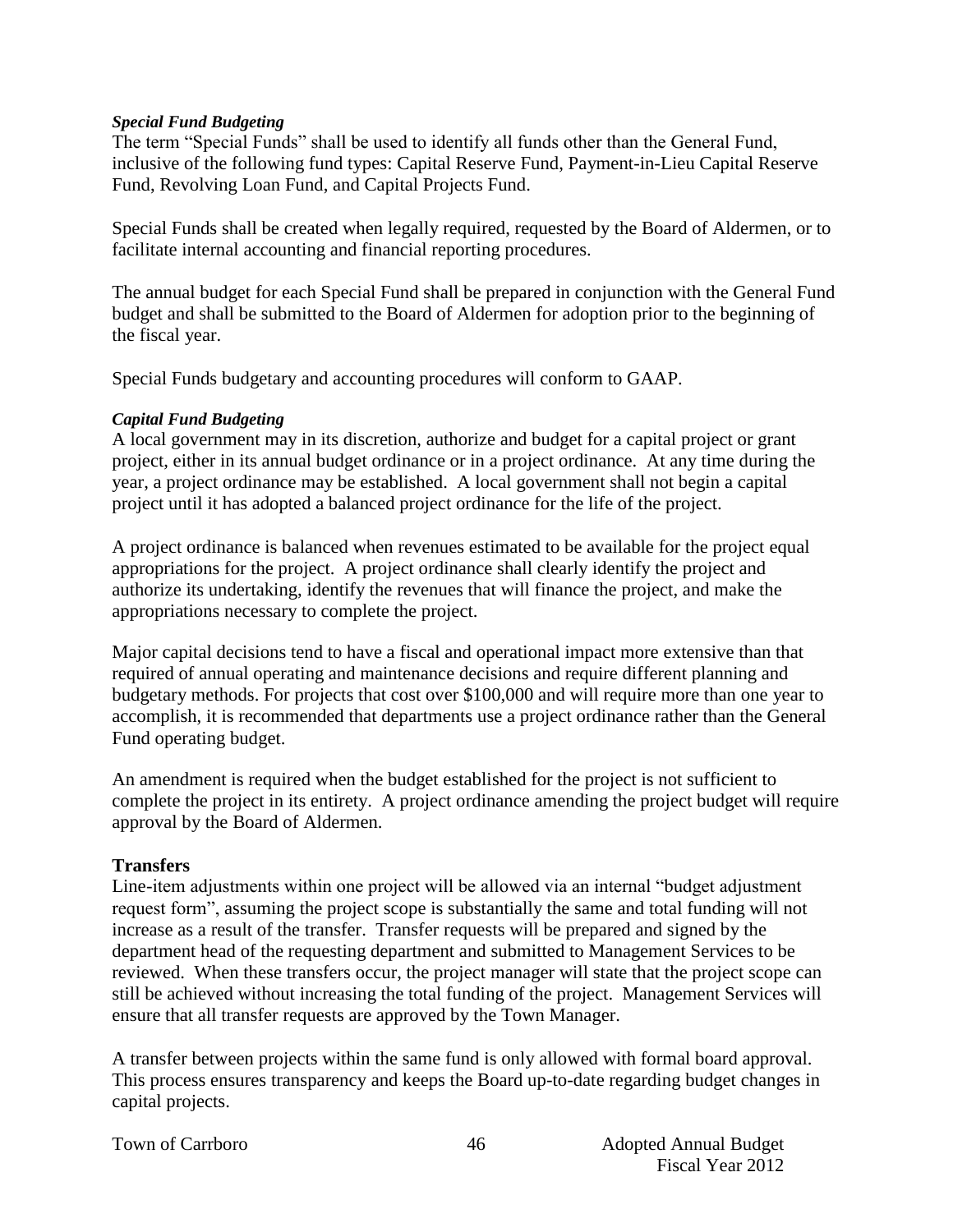#### *Maintenance of Capital Assets*

Provisions will be made for adequate maintenance of the capital plant and equipment and for their orderly rehabilitation and replacement, within available revenue and budgetary limits. The budget should provide sufficient funds for the regular repair and maintenance of all town capital assets. The budget should not be balanced by deferring these expenditures.

The budget shall incorporate tenets of the technology plan that recognize the importance and necessity of maintaining and updating the installed technological infrastructure. It is strongly suggested that end-user workstations are to be replaced on a four year cycle, servers to be replaced on a three year cycle and other network infrastructure and business applications to be replaced as dictated by financial, technical, and business criteria defined in the Technology Plan. Finally, it is noted that replacement of infrastructure with the latest technology, rather than applying major upgrades to existing infrastructure, is often the most cost effective path.

As with technology, town vehicles are also replaced on a predetermined schedule. Through a planned approach the Town looks to minimize fleet capital cost and operational cost. The Public Works Department utilizes a booklet containing replacement criteria (includes criteria such as age and usage) for recommending replacement. It should be noted that age and usage criteria provide general guidance for replacement and there can be other circumstances that factor in the decision to replace a vehicle or piece of equipment either sooner or later than the recommended guidelines. These factors may include high maintenance cost, excessive down time, resale value, standardization of fleet, or change of operation.

All vehicles and capital equipment that exceed \$25,000 per item shall be considered for town's installment financing schedule identified in the capital improvements plan. All vehicles are funded with installment financing.

# **CAPITAL IMPROVEMENT PROJECT POLICIES**

The Town uses the following policies to govern its capital improvement program that address particular community needs.

## *Capital improvement program*

The Town Manager shall develop and maintain a projection of capital improvement projects (Capital Improvement Program) for the next six years based on the previous capital improvement plans, community needs assessments, and on projects approved by the Board of Aldermen. The Capital Improvement Program (CIP) should be tied to projected revenue and expenditure constraints. Future planning should consider periods of revenue surplus and shortfall and adjust future programs accordingly. The CIP includes long-term maintenance and other operational requirements for proposed projects that meet the following criteria: 1) requested item is equipment costing more than \$25,000, or is a vehicle, and 2) requested project is multi-year in nature and exceeds \$100,000 over the life of the project. The CIP also includes information technology projects with costs equal to or greater than \$15,000. Each fiscal year, the Town Manager will update the CIP to include current information for review by the Board of Aldermen. The CIP plan is incorporated into the annual operating budget request process. Provisions are made for adequate maintenance of capital infrastructure and equipment and for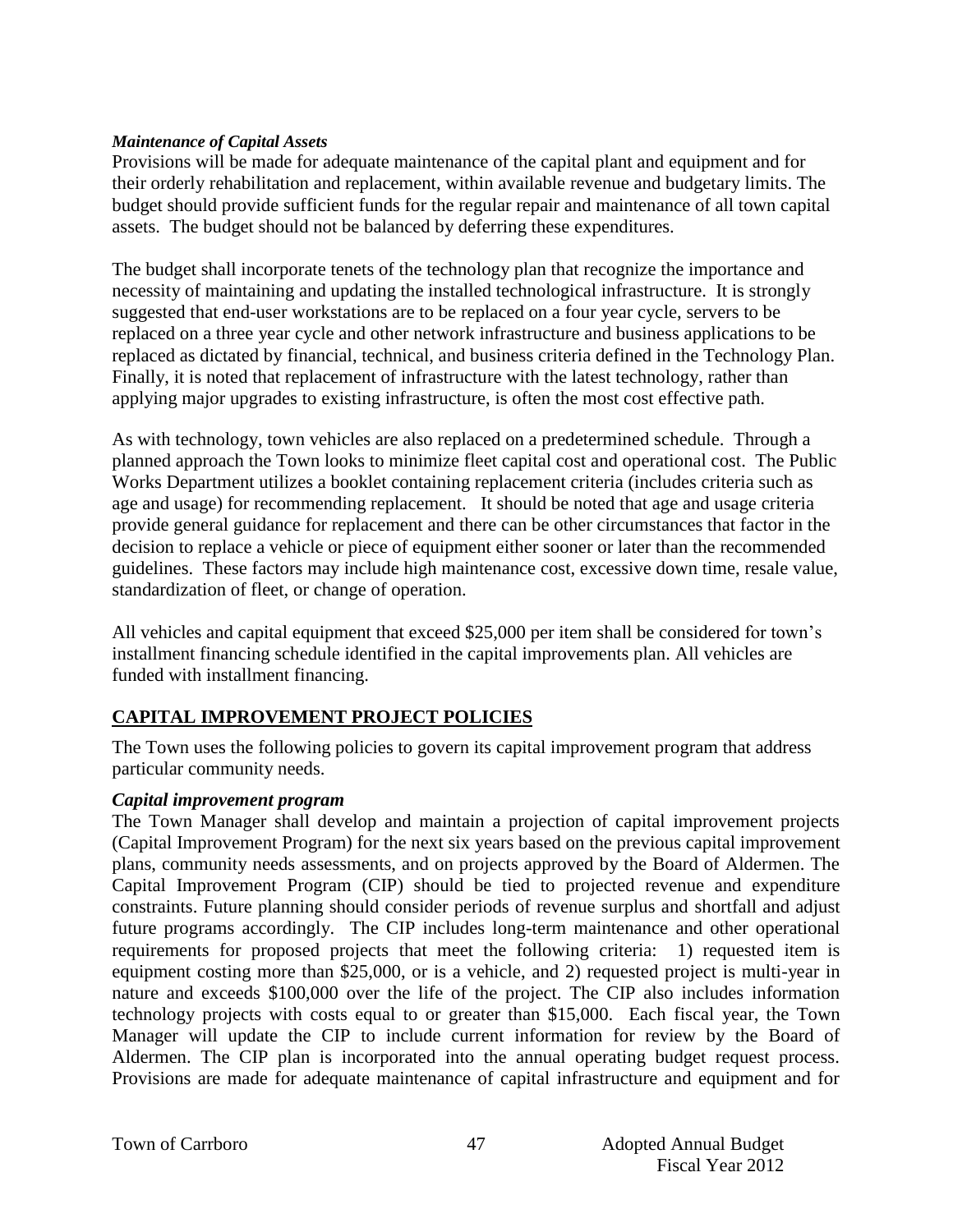their orderly replacement within available revenue and budgetary limits. Items are appropriated into the budget by the board upon adoption of the budget.

Unexpended project balances shall be carried forward to future fiscal years to complete the intent of the original budget, contingent upon approval by the Board of Aldermen.

The Town's capital program will recognize the borrowing limitation and debt tolerance of the Town.

The CIP budget process shall include a financial analysis and narrative of the impact of the CIP on the Town's financial condition, including but not limited to, debt levels and operating budget.

The Town shall actively pursue outside funding sources for all projects for the CIP funding.

# *Capital improvement financing*

Within the limitation of existing law, various funding sources may be utilized for capital improvements. Capital projects shall not be dictated by the nature of funding available except to the extent that the projects meet an initial test of being required to achieve Town goals and to the extent that projects must be placed in priority dictated by the nature of the funds available.

Unspent capital project funds shall revert to undesignated capital reserves within the Capital Reserve Fund for future capital funding. In no case shall projects incur a funding deficit without the express approval of the Board of Aldermen.

# **DEBT MANAGEMENT POLICY**

# **POLICY STATEMENTS**

Debt policies are written guidelines and restrictions affecting the amount, issuance, process, and type of debt issued by a governmental entity. The important functions of a debt policy are to:

- Provide guidance on the types and levels of the Town's outstanding debt obligations so as not to exceed acceptable levels of indebtedness and risk. Debt policies also serve as a framework within which the Town can evaluate each potential debt issuance;
- Direct staff on objectives to be achieved, both before bonds are sold and for the ongoing management of the debt program;
- Facilitate the debt issuance process by making important decisions ahead of time;
- Assist the Town in the management of its financial affairs, ensuring that the Town maintains a sound debt position and that its credit quality is protected;
- Allow for an appropriate balance between the established debt parameters and providing flexibility to respond to unforeseen circumstances and new opportunities; and
- Serve as a means of stimulating an open debate about the government's outstanding obligations and lead to an informed decision by elected officials.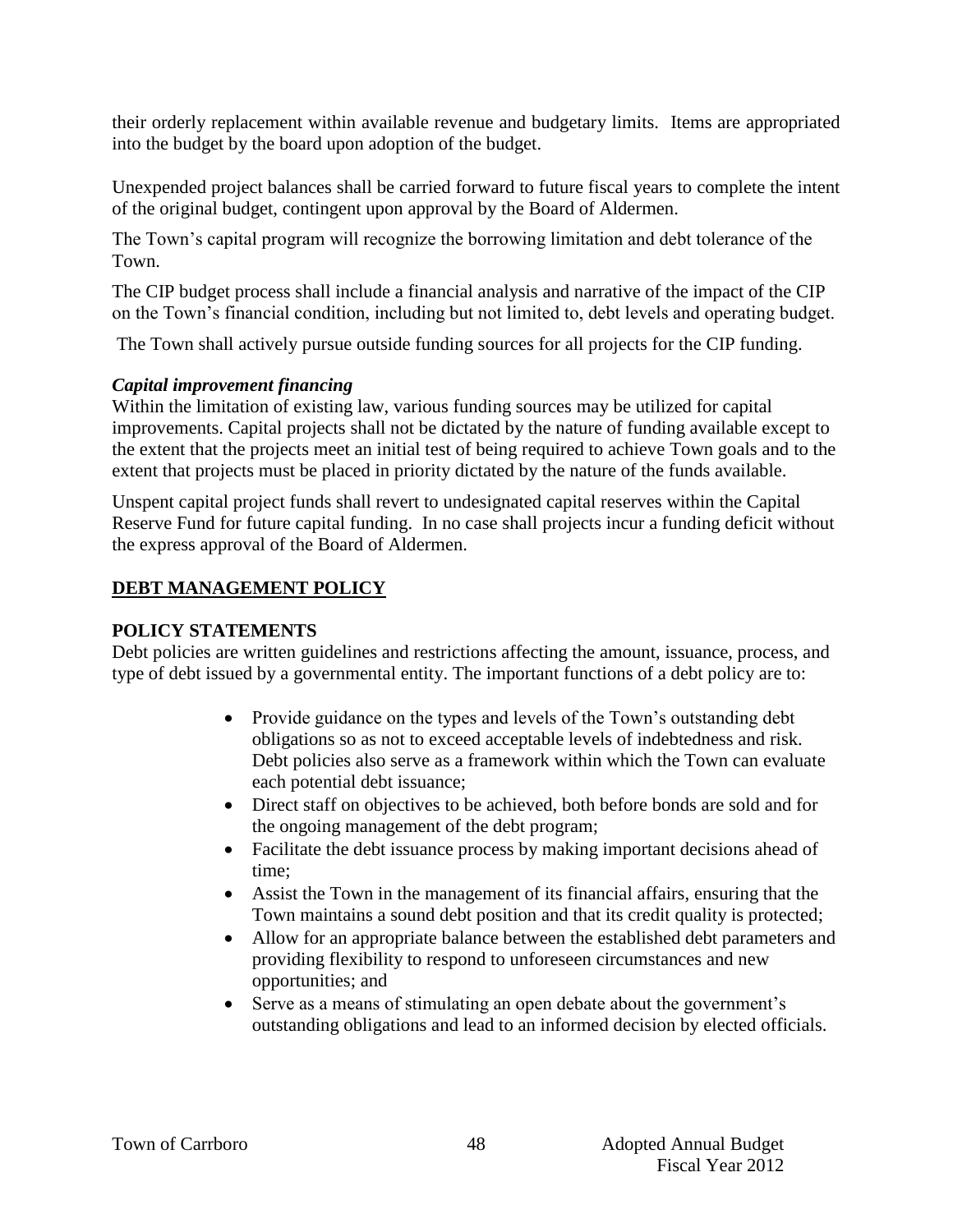## **Purpose and Type of Debt**

#### *Purpose:*

Debt is only to be incurred for financing capital assets that, because of their long-term nature or because of budgetary constraints, cannot be acquired from current or budgeted resources. Debt is not to be used for operational needs or normal recurring maintenance. Ideally, the Town will strive to restrict debt issuance to capital needs identified and formalized in a capital improvement program (CIP).

# *Types of Debt:*

A. The types of debt instruments can include general obligation bonds, bond anticipation notes, revenue bonds, lease-installment financings, certificates of participation, special obligation bonds, or any other financing instrument allowed under North Carolina statutes. The Town will strive to use the least costly and most appropriate form of financing for its project needs.

B. All debt issued, including short-term installment purchase financing that the Town incurs for recurring equipment, will be repaid within a period not to exceed the expected useful life of the improvements, equipment, or vehicles financed by the debt.

## **Debt Limits and Affordability**

Debt policies should define limits or acceptable ranges for each type of debt. Limits are set for legal, financial, and policy reasons. State law dictates legal limits. Financial limits may be established to achieve a desired credit rating or to exist within budgetary or other resource constraints. Debt limits alone will not result in desired ratings, but limits on debt levels can have a material impact if the local government demonstrates adherence to the policy over time. Policy limits can include the purposes for which debt may be used, the types of debt that may be issued, and minimum credit ratings.

The Town will use an objective, analytical approach to determine the amount of debt to be considered for authorization and issuance.

## *Several standards or guidelines are available for establishing limits:*

## *Outstanding Debt as a Percentage of Assessed Valuation*

This ratio measures debt levels against assessed valuation and assumes that property taxes are the primary source of debt repayment.

Statutorily, the Town is subject to the Local Government Bond Act of North Carolina which limits the amount of net bonded debt the Town may have outstanding to 8% of the appraised value of property subject to taxation. However, this is not considered a realistic ratio as other ratios that measure ability to pay (described below) would exceed the Town's desired debt levels.

The Town will also strive to avoid maintaining a "high" debt burden as measured by the Local Government Commission. This analysis is updated annually by the LGC.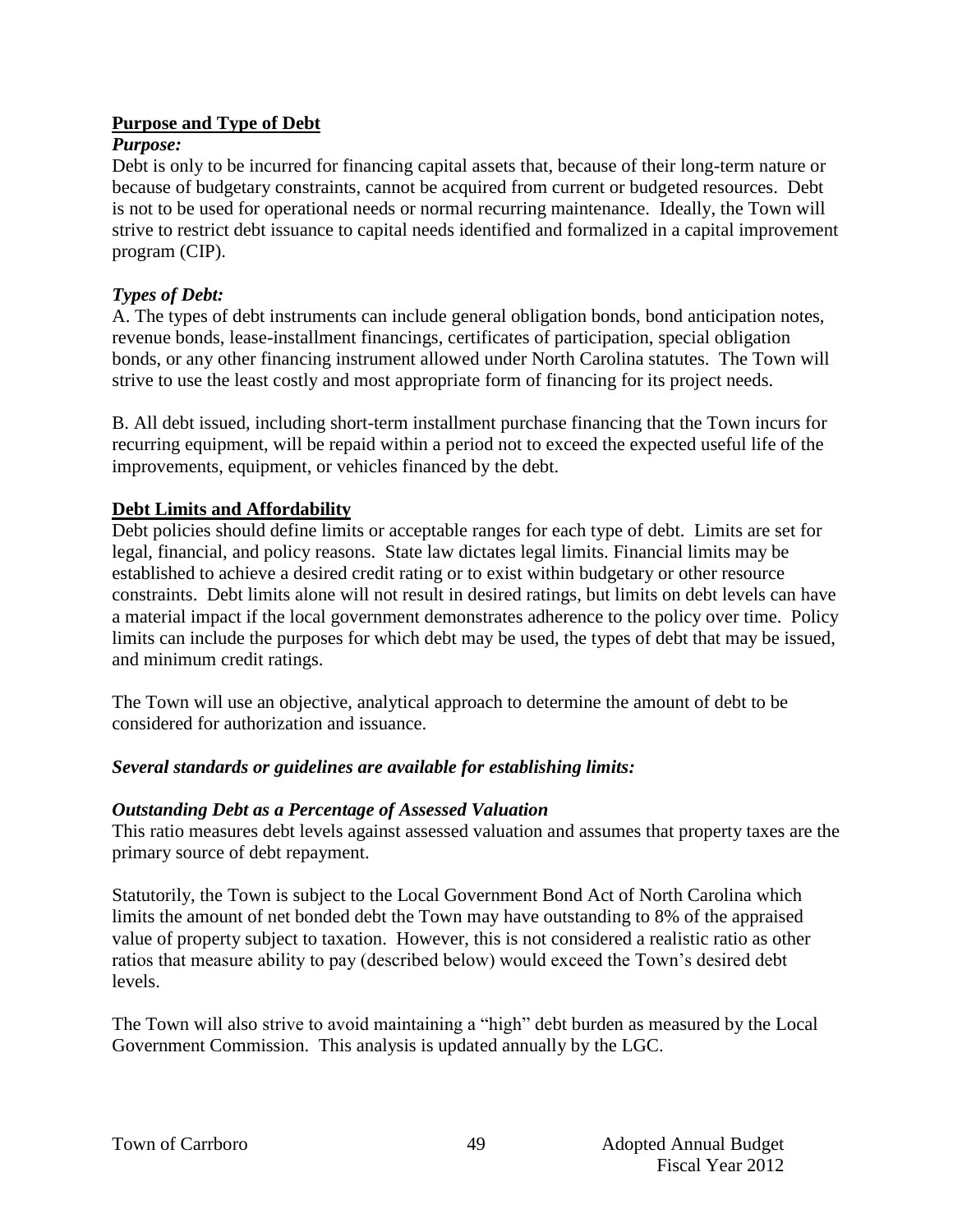#### *Debt per Capita*

This ratio reflects the philosophy that all taxes, and therefore the total principal on outstanding debt, are paid by the residents (as measured by population count). This ratio is widely used by analysts as a measure of an issuers' ability to repay debt.

The Town will also strive to avoid maintaining a "high" debt burden as measured by the Local Government Commission. This analysis is updated annually by the LGC.

#### *Debt Service as a Percentage of Operating Expenditures*

The ratio that measures the percentage of debt service to the general fund expenditures reflects the Town's budgetary flexibility to change spending and respond to economic downturns. Annual debt service payments (like a house payment), can be a major fixed part of a government's fixed costs and its increase may indicate excessive debt and fiscal strain.

The North Carolina Local Government Commission (LGC) advises that local governments should have a reasonable debt burden. A heavy debt burden may be evidenced by a ratio of General Fund Debt Service to General Fund Expenditures exceeding 15%, or Debt per Capita or Debt to Appraised Property Value exceeding that of similar units. Credit rating agencies, on the other hand, consider debt exceeding 20% of operating budget to be excessive. Ten percent is considered acceptable.

The Town will maintain this ratio at or below 12%, considering this to be a moderate level of debt.

#### *Use of Debt Ratios*

This measure of debt service expenditures as a percentage of operating expenditures will be the primary ratio used to relay the impact of debt to the Board, both in terms of tax rate and ability to pay debt within budgetary constraints. No project will be included in the CIP that increases the debt ratio above 12%. Any project that is considered outside of the Capital Improvement Plan shall be revisited in context of the plan to monitor the project's impact on the Town's debt ratios. Projects shall be considered for recommendation as long as the debt service expenditures as a percentage of operating expenditures remain at or below the 12% debt ratio.

The aforementioned measures, while defined with targets in mind, shall also be judged against the necessity of and benefits derived from the proposed acquisitions. The Town will continue to update its debt affordability analyses annually along with a review of peer groups to continue to analyze and control its debt effectively.

By establishing comparative debt ratios and targets over a period of time, the Town is demonstrating that there is an analytical and informed process for monitoring and making decisions about the Town's debt burden and maintaining the Town's fiscal position on behalf of the community.

#### **Bond Ratings**

The Town will seek to maintain its current A+ (Standard and Poors) and A1 (Moody's) bond ratings. The Town will maintain good communications with bond rating agencies about its financial condition and operations.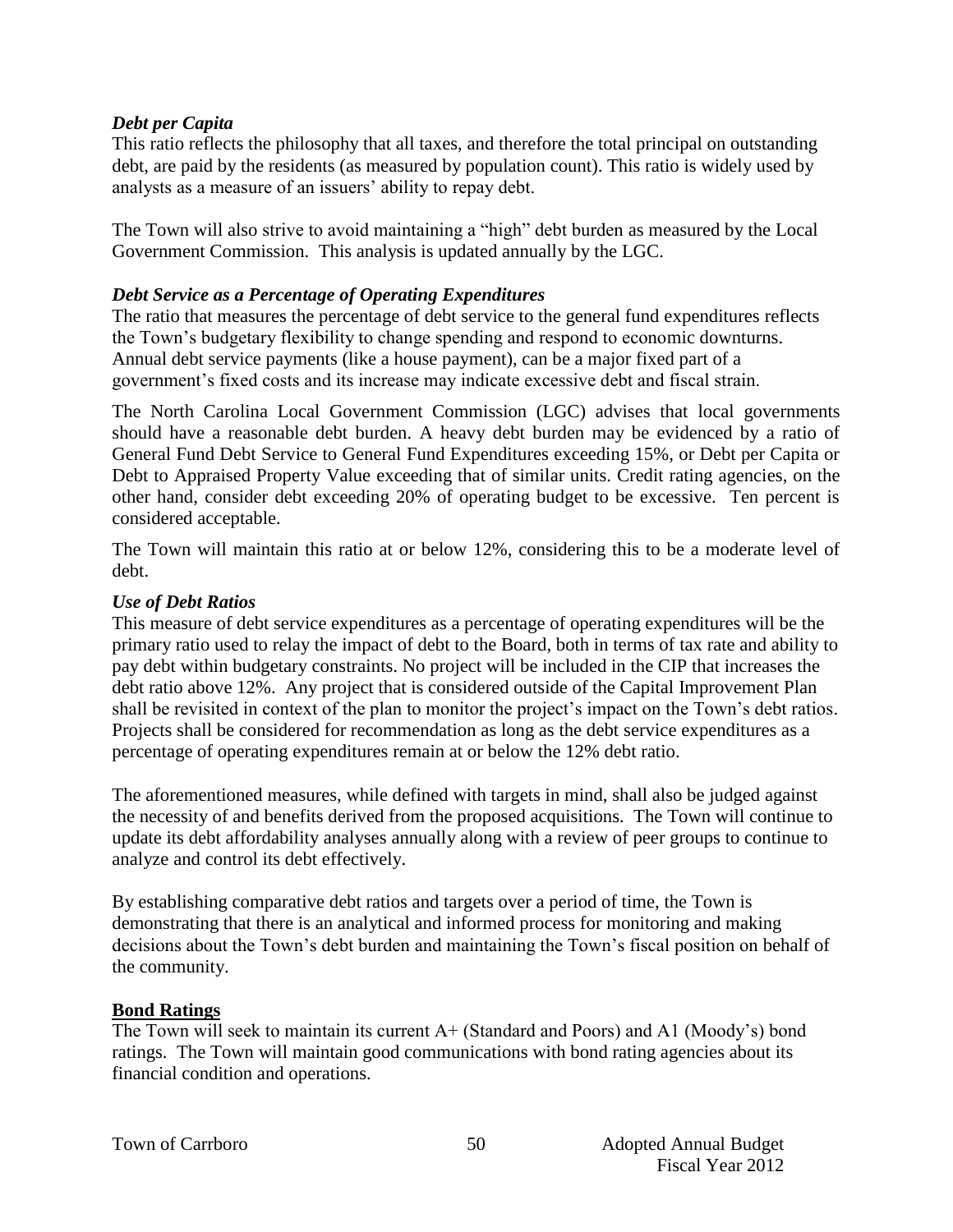#### **Debt Issuance and Structure**

The Town will strive to issue bonds no more frequently than once in any fiscal year. The scheduling of bond sales and installment purchase decisions and the amount of bonds to be sold and installment financing to be sought will be determined each year by the Board of Aldermen. These decisions will be based upon the identified cash flow requirements for each project financed, market conditions, and other relevant factors.

If cash needs for bond projects are insignificant in any given year, the Board may choose not to issue bonds. Instead, the Board may fund upfront project costs and reimburse these costs when bonds are sold. In these situations, the Board will adopt reimbursement resolutions prior to the expenditure of project funds.

For most debt issues, the actual structure and sale is conducted in conjunction with the Local Government Commission (LGC), a division of the Office of State Treasurer. The LGC functions as the financial advisor to local governments when issuing debt. Structuring must take into consideration current conditions and practices in the municipal finance market.

The Town will seek level or declining debt repayment schedules on long-term bonded debt, as encouraged by the Local Government Commission. Debt requiring balloon principal payments reserved at the end of the issue term will be avoided. General obligation bonds will be generally competitively bid with no more than a 20-year life.

For short-term installment financings on capital items and equipment, the Town will rely on a competitive bidding process and the debt term will not exceed the useful life of the asset.

#### **Capital Planning and Debt Determination**

The Town will adopt a six-year capital improvements plan (CIP) annually. Debt financing and the associated policies will be considered in conjunction with the CIP with approval of funding and projects by the Board of Aldermen.

Any capital item that has not been included in the CIP or recurring lease-purchase schedule but because of its critical or emergency need where timing was not anticipated in the CIP or budgetary process, or is mandated immediately by either State or Federal requirements, will be considered for approval for debt financing.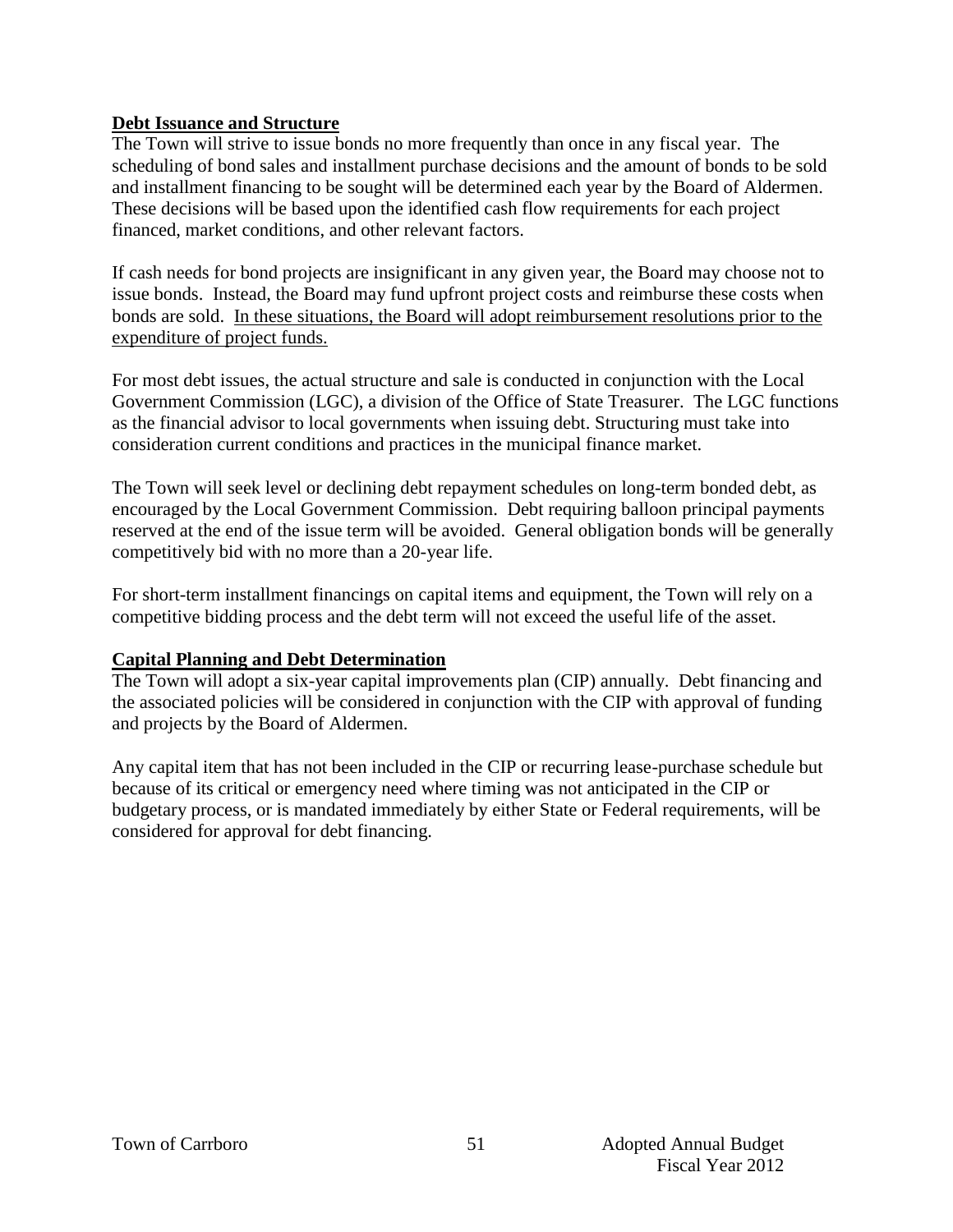#### **BUDGETARY ACCOUNTING AND REPORTING**

#### *Budget Adoption*

The Town operates under an annual budget ordinance administered in accordance with the Local Government Budget and Fiscal Control Act (North Carolina General Statutes Section 159). These statutes require that the Board of Aldermen adopt a balanced budget in which estimated revenues and appropriated fund balances equal expenditures. The Town Manager must submit a balanced budget proposal to the Board by June 1 of each year, and the Board must adopt the Budget Ordinance by July 1. A formal public hearing is required to obtain community comments of the proposed budget before the Board adopts the budget. By state law, the fiscal year begins on July 1 and ends on June 30.

An annual budget is adopted for the General Fund, and for the Capital Reserve Fund, and the Payment-in-Lieu Fund (Special Revenue Fund types) as needed. All annual appropriations lapse at the fiscal year end. Project ordinances are adopted for the remaining Special Revenue Funds, and the Capital Projects Fund.

#### *Basis of Accounting and Budgeting*

The budget is adopted using the modified accrual method of accounting. Under this basis, revenues are recognized in the period received and accrued if considered to be both measurable and available to pay current liabilities. The Town considers all revenues available if they are collected within 90 days after year-end, except for property taxes. Those revenues susceptible to accrual include: investments, sales tax, and grants-in-aids earned. Expenditures are recognized when a liability is incurred. On a budgetary basis, revenues are recorded by source of revenue (property tax, intergovernmental, taxes and licenses, etc) and expenditures are recorded by department, function or project. Expenditures may not legally exceed appropriations at the departmental level for all annually budgeted funds and at the fund level for multi-year funds.

| <b>Fund Type</b>   | <b>Fund Category</b> | <b>Basis of Accounting</b> | <b>Budgetary Accounting</b> |
|--------------------|----------------------|----------------------------|-----------------------------|
| General Fund Group | Governmental         | Modified Accrual           | Modified Accrual            |
| Special Revenue    | Governmental         | Modified Accrual           | Modified Accrual            |
| Capital Projects   | Governmental         | Modified Accrual           | Modified Accrual            |

Within the budget ordinance, the general fund is further divided into functions, which represent the level of authorization, by the governing board. Revenue functions include Ad Valorem (Property Taxes), Local Sales Taxes, Other Taxes/Licenses, Restricted and Unrestricted Intergovernmental Revenues, Permit and Fees, Sales and Services, Investment Earnings, Other Revenues, Other Financing Sources, and Fund Balance Appropriated.

Expenditure functions are primarily budgeted at the departmental level and include: Mayor and Board of Aldermen, Advisory Boards, Governance Support, Town Manager, Economic and Community Development, Town Clerk, Management Services, Personnel, Police, Fire, Planning, Transportation, Public Works, Parks and Recreation, Non-departmental, and Debt Service.

The Board of Aldermen may authorize and budget for capital projects and multi-year special revenue funds in its annual budget ordinance. The project ordinance authorizes all appropriations necessary for the completion of projects.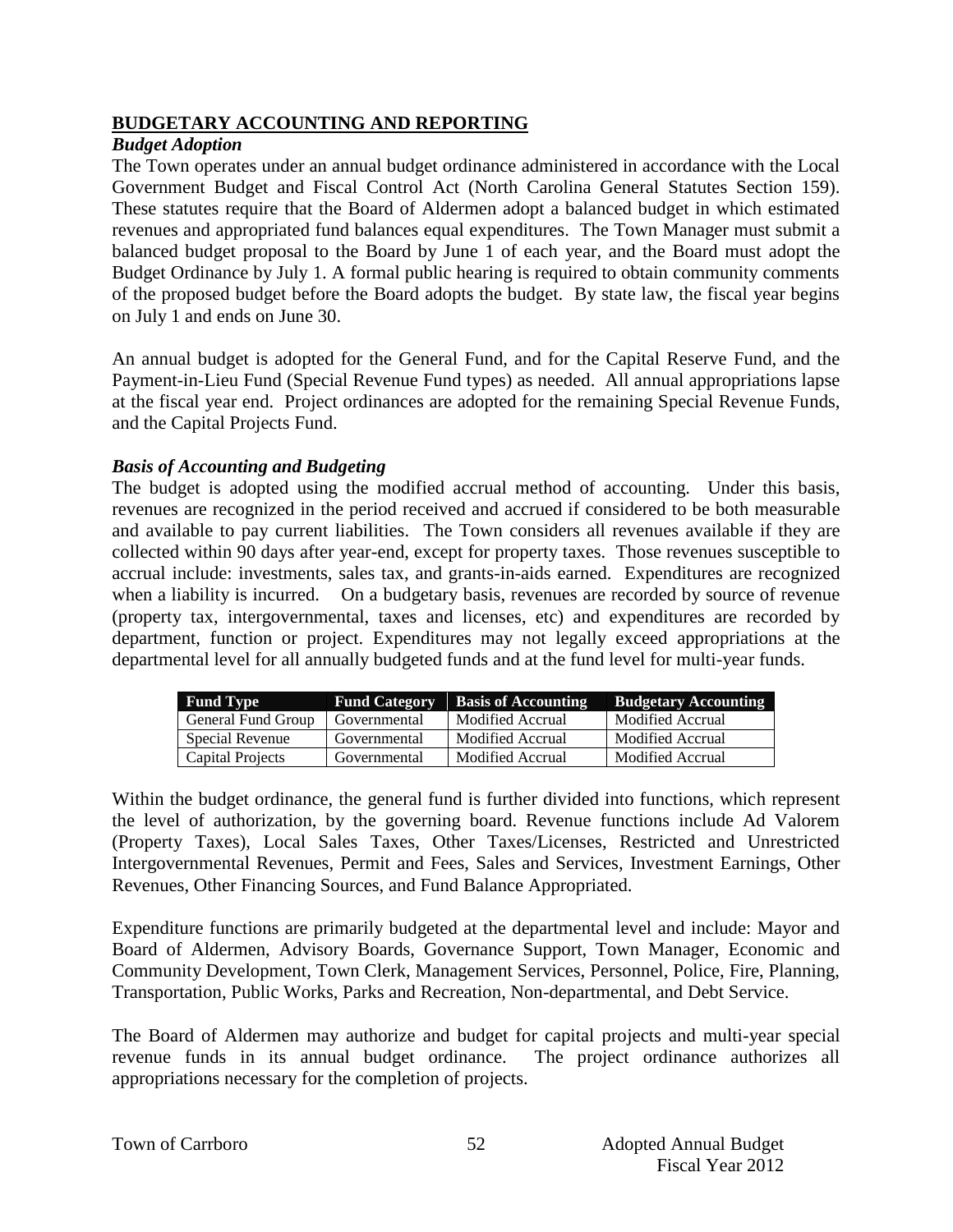#### *Amending the Budget*

The Board of Aldermen must approve all transfers between funds, transfers from contingency, and amendments to capital project ordinances.

Within the annual general fund, the Town Manager can transfer between functions for pay plan adjustments, service level benefits, and health benefits without further action by the Board. In addition, all operating funds encumbered or designated within fund balance for project expenditures as confirmed in the annual year-end audit of the previous year without further action by the Board. All other types of amendments within the General Fund must be approved by the Board (i.e., approving revenues and expenditures associated with a grant, transferring operating funds from one function to another that is not related to pay adjustments).

Capital project ordinances are approved at the project level. The capital fiscal policy, approved by the Board of Aldermen in November 2006, creates flexibility for the Town Manager to approve line item transfers within a project as long as the project can still be achieved without increasing the total funding of the project. An amendment is required when the budget established for the project is not sufficient to complete the project in its entirety.

#### *Line Item Transfers*

While budgets are approved at the departmental level within the budget ordinance, line-item budgets are controlled at three broad levels (categories) within a departmental cost center: salaries, operating, and capital outlay. Departments are only required to do a budget transfer form if there is a need to transfer funds between the broad categories of expenditures. The Finance Officer can process the transfers within a department at the request of the department head.

#### *Purchase Orders*

Purchase orders must be issued for purchases exceeding \$500 with exception of purchases obtained via procurement card or purchases specifically exempted by the Town's purchasing policy. Purchase requisitions under \$500 do not require approval by the Purchasing Officer.

#### *Capital Outlay*

All capital items (items exceeding \$5,000 and having a useful life of more than one year) must be approved in accordance with the adopted budget. With GASB34, the definition of capital outlay was refined to include infrastructure inventory including roads, bridges, and sidewalks, amongst other assets). Thresholds exist for buildings (\$20,000 minimum) and for infrastructure inventory (\$100,000 minimum). The annual budget document outlines those capital outlay items approved for purchase. Any changes must be approved through the transfer process outlined above.

#### *Position Control*

The annual pay plan adopted by the Board in conjunction with the budget lists authorized permanent positions. On the following pages are the Town's organizational chart and history of authorized permanent positions.